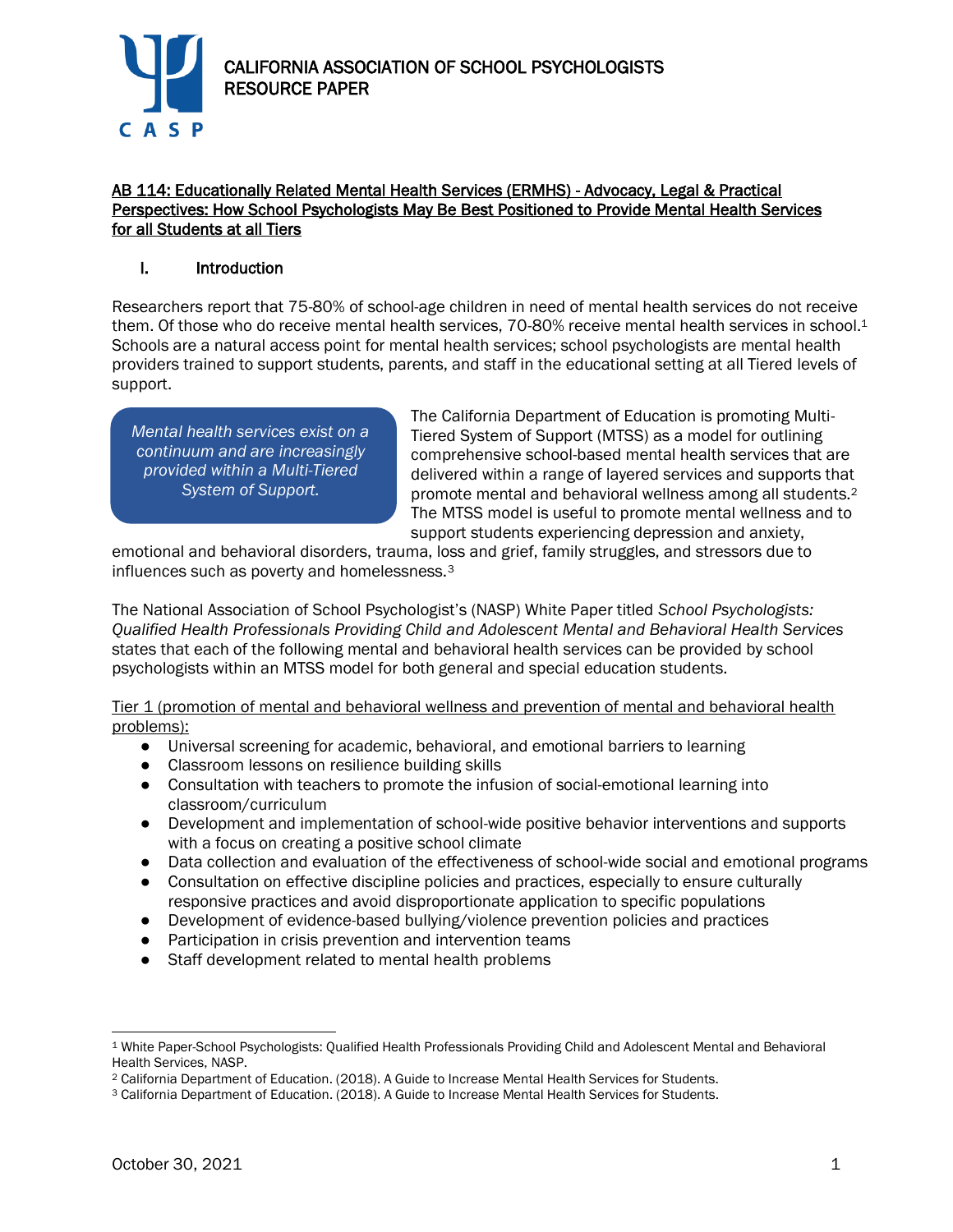

Tier 2 (direct and indirect services to address emerging mental and behavioral health problems and prevent risky behaviors):

- Suicide risk/threat assessment
- Protocols for responding to bullying
- Evidence-based mental and behavioral health programs (e.g., Check-In Check-Out)
- Counseling groups (e.g., social skills training, anger management, stress reduction)
- Assessment and interpretation of behavioral data to monitor response to interventions
- Development and monitoring of individual student behavior intervention plans
- Solution-focused groups
- Mentoring of students
- Facilitation of educator-family collaboration to address mental and behavioral health problems
- Facilitation of collaboration among family, school, and community to address mental and behavioral health problems and understand the impact of cultural issues

Tier 3 (direct and indirect services to address identified mental and behavioral health problems):

- Direct therapeutic services to all students in need, including individual and group counseling, even in the absence of a clinical diagnosis or identified educational disability
- Cognitive-behavioral therapy, behavior therapy, and dialectical behavior therapy
- Psychological assessment of social, emotional, and behavioral problems
- Suicide intervention and postvention
- Crisis intervention/crisis response
- Facilitation of collaboration among school providers with community agencies and other outside mental and behavioral health providers

The ability of school psychologists to provide comprehensive mental health services to students is sometimes influenced by Local Educational Agencies' (LEA's) organizational dynamics. There are several hurdles for school psychologists to navigate:

- Low school psychologist to student ratios
- High psychoeducational evaluation caseloads
- Competing district needs/priorities
- Lack of administrative approval, expectation, and support
- Division of roles with other school-based mental health professionals<sup>4</sup>

## II. Individualized Education Program (IEP) Driven Mental Health Services

Mental health services may be required for special education students to progress in their IEP programming if they provide meaningful educational benefit. For students qualified for a special education program, Designated Instructional Service (DIS) counseling may be added. To better meet the mental health needs of special education students, DIS counseling may be provided in a tiered fashion. These services may be referred to as Educationally Related Mental Health Services (ERMHS).

Five questions accompanying these introductory paragraphs are considered for school psychologists and administrators who are experiencing some of the above hurdles. The topics are also intended to address concerns of administrators who are unsure if ERMHS is within the school psychologist's scope of practice

<sup>4</sup> Hanchon, T. A., & Fernald, L. N. (2013). The provision of counseling services among school psychologists: An exploration of training, current practices, and perceptions. Psychology in the Schools, 50, 651–671. doi:10.1002/pits.21700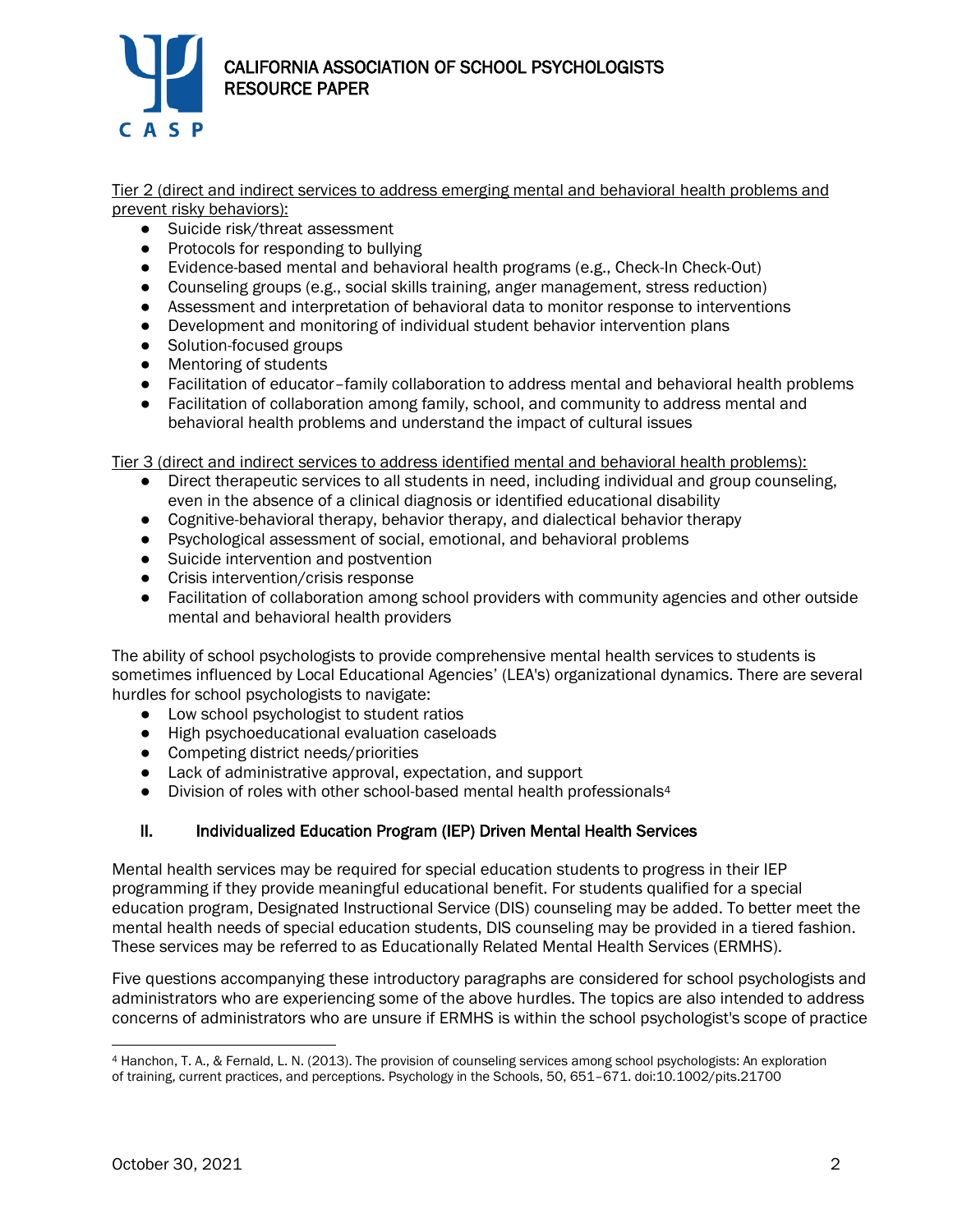

and are therefore excluding school psychologists from the opportunity to provide ERMHS. The hope is to empower the reader to advocate for school psychologists as the natural mental health provider within the school system, inclusive of special education programming. The position of CASP is that school psychologists are qualified school-based mental health professionals whose scope of practice includes providing mental health services within all tiers of MTSS, including DIS Counseling and ERMHS. Regardless of the tier, school psychologists are uniquely trained to ensure all students have the mental health support they need in schools. The questions address the following:

Question 1: Historically, who has delivered counseling services to students eligible for special education?

Question 2: What provider is best prepared to conduct ERMHS assessments and has that expertise been upheld in court?

Question 3: Is providing DIS Counseling/ERMHS counseling within a school psychologist's scope of practice?

Question 4: What specific district ERMHS models, delivered by school psychologists, currently exist in California?

Question 5: What resources are available to increase a school psychologist's counseling skills?

## III. Historical Delivery of Counseling Services

#### *Question: Historically, who has delivered counseling services to students eligible for special education?*

In 1975, school psychologists provided school-based mental health services to special education students. In California, County Mental Health (CMH) providers were added in 1984.

In 1975, the United States Congress guaranteed disabled children the right to a free appropriate public education, passing PL 94-142 (the Education for All Handicapped Children Act, amended as the Individuals with Disabilities Education Act or IDEA). Under PL 94-142, all children, regardless of the severity of the handicapping condition, must be provided an education program designed to meet the student's unique educational needs at no cost to the parent(s)/guardian(s), which is often referred to as Free Appropriate Public Education (FAPE). Included in this principle is the concept of related services (Designated Instructional Services in California Education Code §56363 (a)). Related services include those determined educationally necessary for a student to receive educational benefit. One of the services is psychological counseling; students can access this related service if it provides meaningful educational benefit to their special education instruction. In California between 1976 and 1984, schools were responsible for providing all psychological services to students in special education who needed the services to benefit from their Individualized Education Program (IEP).

At that time, school psychologists, along with other Pupil Personnel Services (PPS) professionals, provided mental health services for students within the general education environment. Therefore, with the introduction of related services to special education students, school psychologists were the natural providers. In 1984, however, a shift occurred; it introduced an additional service provider. With the passage of Assembly Bill 3632, the services were provided by County Mental Health (CMH) departments through a referral from the IEP team if an IEP team believed a child's psychological needs exceeded the school's resources. Assembly Bill 3632 created a structure where student mental health needs were often served outside of the school setting, such as a mental health clinic, and by a provider often unfamiliar with school structures. In 1996, the Legislature expanded CMH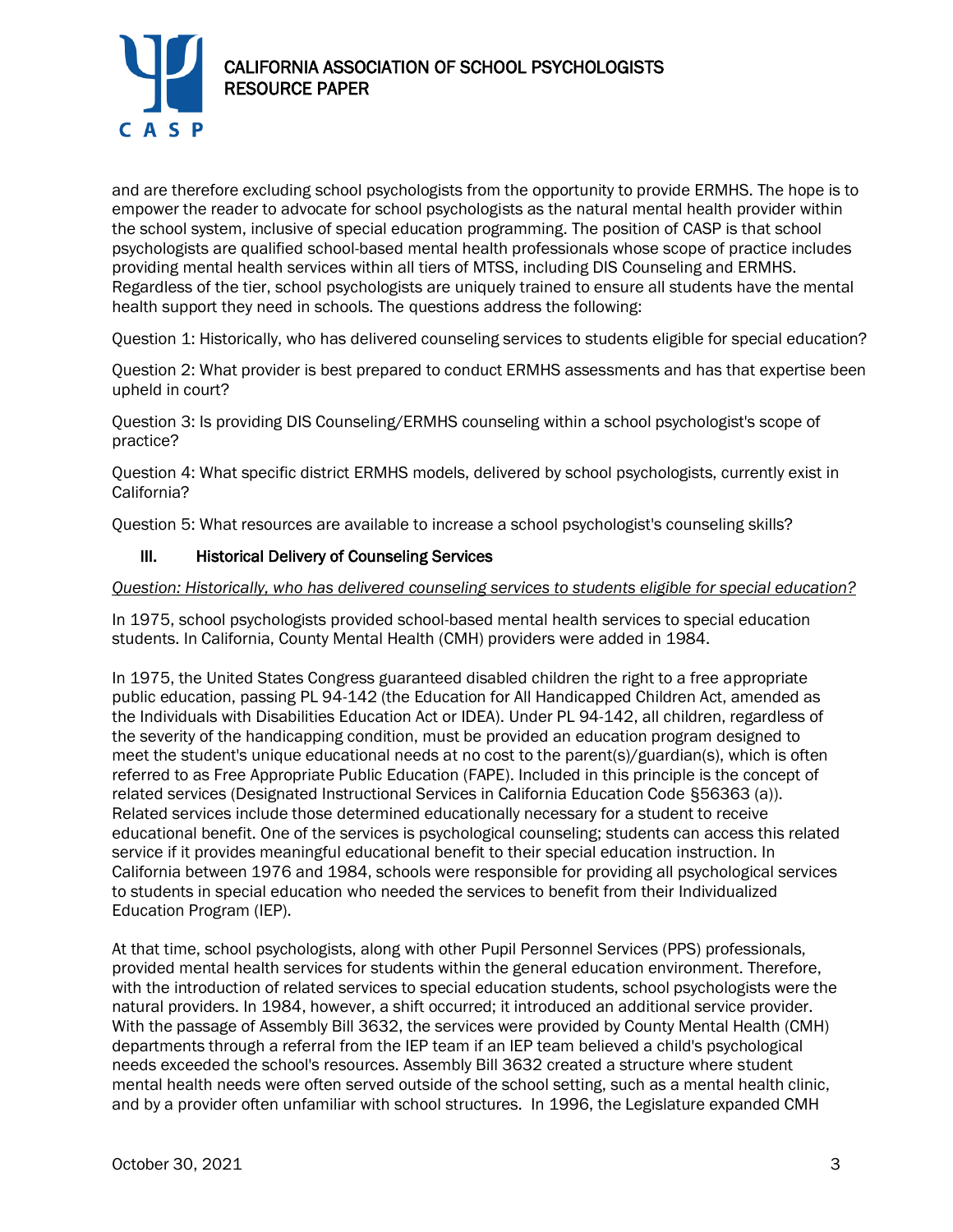

responsibilities to include restrictive placements such as out of state school and residential treatment centers when LEAs exhausted resources necessary for a child to make progress toward IEP goals.

With IEP counseling services provided by CMH and, by extension, providers trained within a clinical setting, the landscape of mental health support for students with IEPs was altered. Many administrators and school-based mental health providers began to view those services as best provided by CMH providers, in turn forgetting the service delivery prior to 1984 when school psychologists were the natural provider of mental health services within the school setting.

# IV. ERMHS Assessment Providers

Question: What provider is best prepared to conduct Educationally Related Mental Health Services (ERMHS) assessments, and has that expertise been upheld in court?

In June of 2011, California enacted Assembly Bill (AB) 114, which changed the process for California students in special education programs to receive mental health services. Under the California Education Code, Pupil Personnel Services (PPS) credentialed school psychologists and Licensed Educational Psychologists (LEPs) are ideally qualified and uniquely trained to be the individuals providing these services. However, other mental health professionals, including licensed clinical psychologists, Licensed Marriage and Family Therapists (LMFT), Licensed Clinical Social Workers (LCSW), and other clinical counselors, associates, and interns could be hired under the supervision of an appropriate PPS credentialed staff member.

As schools have transitioned to providing ERMHS without CMH involvement, a debate has occurred regarding who is qualified to complete ERMHS assessments. Other than school psychologists, some school districts have hired licensed clinical staff to assess the need for and provide ERMHS. CASP's ongoing position is that school psychologists and LEPs are the only persons qualified in the state of California to conduct ERMHS evaluations. This determination is based on training, experience, and the Education Code. Furthermore, it has been supported by the Office of Administrative Hearings (OAH), Special Education Division, and the judiciary.

*Assessing students within a school system is a core tenet of training and experience for school psychologists.*

A scope of practice is the definition provided in law that sets forth what the profession does and places limits upon or confines the breadth of functions that a person within a profession may lawfully perform.<sup>5</sup> Essentially, it provides guidance on what a professional can or cannot do to ensure they remain within their professional training; keeping within one's scope of practice is essential to

maintaining a professional license/credential. For licensed Mental Health (MH) providers such as LMFTs, LCSWs, and Licensed Professional Clinical Counselors (LPCCs), the scope of practice is found in the Business and Professions Code, but for credentialed school psychologists, the law that outlines scope of practice is found in California Education Code and in the Pupil Personnel Service credential (See Appendix B).

<sup>5</sup> Riemersma, M., (2001). *The Therapist.* https://www.camft.org/Resources/Legal-Articles/Chronological-Article-List/scopeof-practice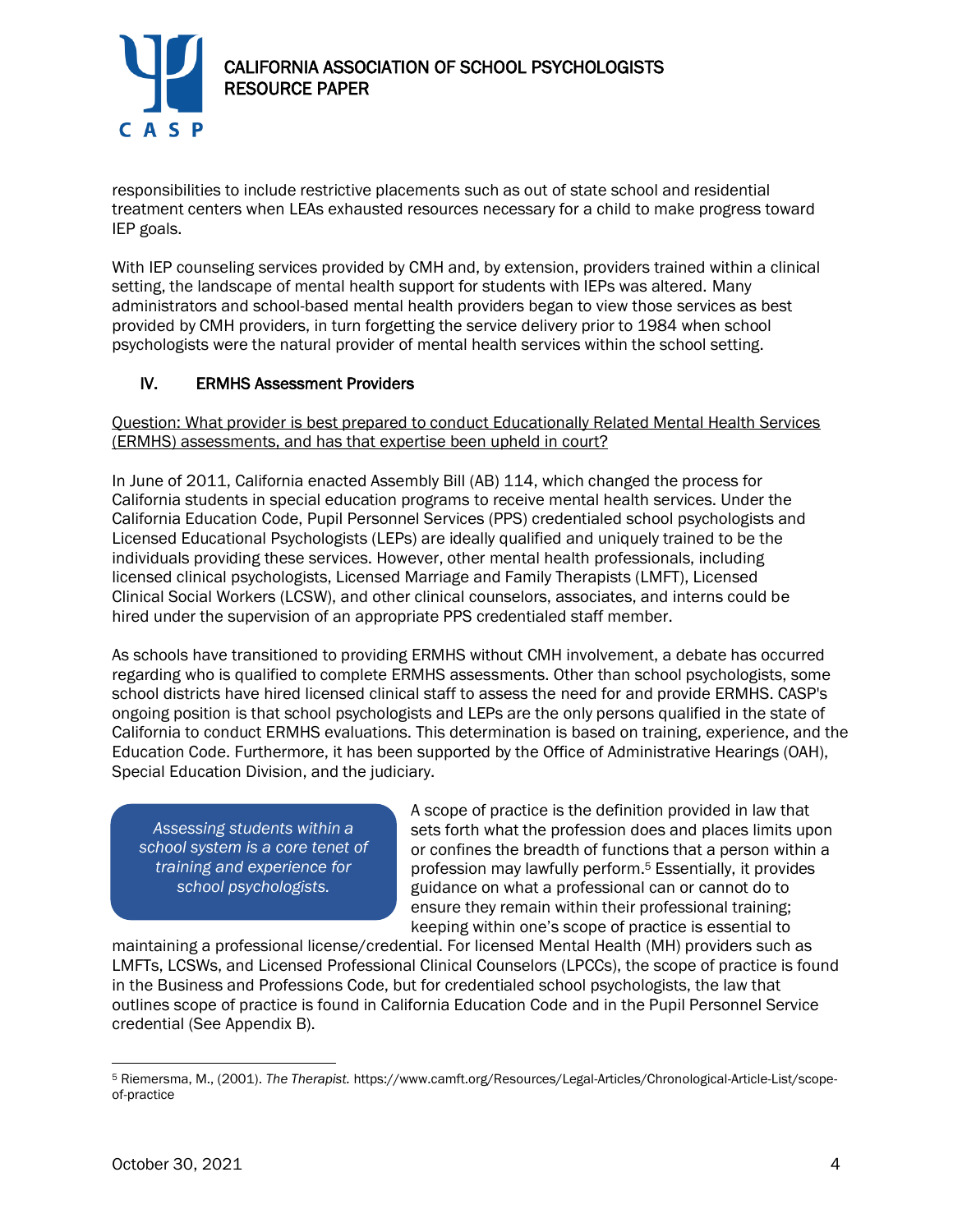

For instance, according to the California Education Code, the scope of practice for school psychologists is with *children in the public schools of California*. <sup>6</sup> Furthermore, the PPS credential outlines scope of practice, stating: *Provide psychological services in grades 12 and below, including preschool, and in programs organized primarily for adults.<sup>7</sup>* 

Scope of competence defines or limits what the licensed/credentialed provider within the profession may do and is determined by one's education, training, and experience. How does a "scope of practice" differ from a "scope of competence?" Mary Riemersma, former Executive Director of the California Association of Marriage and Family Therapists, answers this question: These two scopes tend to overlap. Mental health providers have a duty to work within their scope of practice, but they are also limited by their scope of competence. Scope of practice is defined for the profession as a whole. Whereas, the scope of competence is individually defined/determined for each mental health provider according to training and experience.

*School psychologists' training is exclusively serving students within the school system.*

For example, even though it may be within the MH providers' scope of practice to work with children, it may be outside of an individual provider's scope of competence if they have never assessed students in a school system, or have never provided behavioral or mental health

support to children within a school setting. Comparing the broad scope of practice of school psychologists and LEPs to licensed MH providers, such as LMFT, LCSW, and LPCC, only school psychologists and LEPs are MH professionals that specialize in providing mental health services to children and adolescents within a school setting. They are also the only MH professionals with training and experience in assessment within the framework of the Education Code.

The coursework for the National Association of School Psychologist (NASP) approved master's and specialist level programs was reviewed for this article. All coursework in the training programs target working in the school system to support children, families, and staff in academics, behavior, and mental health and wellness. School psychology students are trained in school systems (on average for 15% of program coursework); they are trained in education law and the special education code (on average for 10% of program coursework). On average 17% of program coursework is dedicated to assessment using standardized tests, which excludes other assessment courses, such as in curriculum-based measures, Response to Intervention (RtI), etc. At least 27% of the coursework is related to field-based experience while practicing under the supervision of the training program and the LEA supervisor (See Appendix A). Among the Board of Behavioral Sciences (BBS) licensed providers, only LEPs are required to have training and experience working with students within a school system. Table 1 below highlights the vastly different training experiences between mental health professionals and the settings in which they are trained to provide services.

<sup>6</sup> *California Education Code 49424; Emphasis is the authors*

<sup>7</sup> Commission on Teacher Credentialing (2017). *Pupil Personnel Services School Counseling, School Psychology, School Social Work, and Child Welfare and Attendance Program Standards*, pp 121.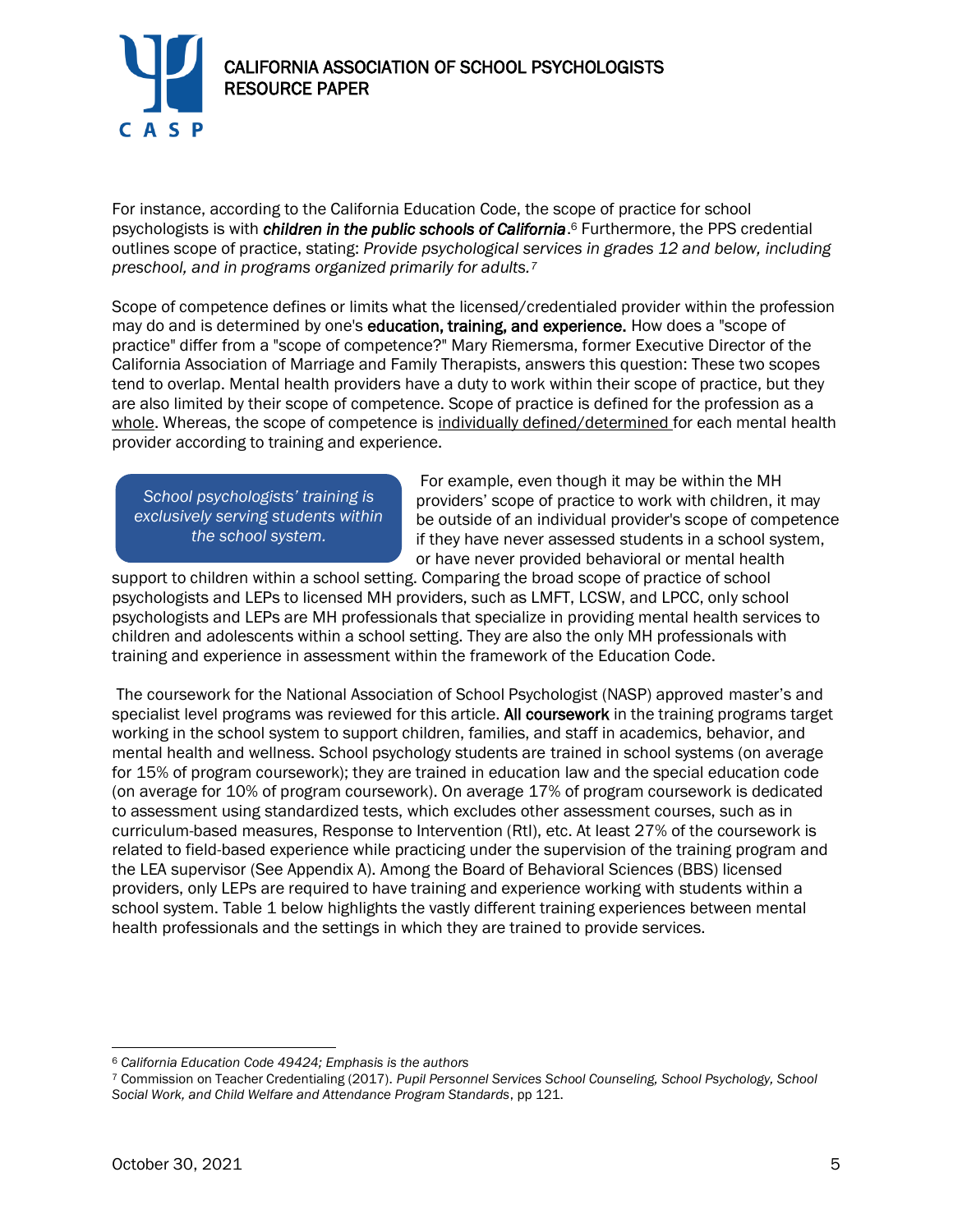

#### *Table 1 - School Psychologist Credential v. Licenses*

| <b>Credentialed School Psychologist/LEP</b>                                                                                                                | Licensed MFT, CSW, PCC                                                                                     |
|------------------------------------------------------------------------------------------------------------------------------------------------------------|------------------------------------------------------------------------------------------------------------|
|                                                                                                                                                            |                                                                                                            |
| Educational model                                                                                                                                          | Medical model                                                                                              |
| School system (e.g., 504 Plans; discipline<br>regulations; federal and state education laws;<br>tiered systems of prevention, intervention and<br>support) | Mental health system                                                                                       |
| Family Educational Rights and Privacy Act<br>(FERPA)                                                                                                       | Health Insurance Portability and Accountability<br>Act (HIPAA)                                             |
| Developing educational related mental health<br>service goals                                                                                              | Developing mental health related treatment<br>plans                                                        |
| Determining eligibility for Special Education<br>Services based on IDEA and California<br><b>Education Code</b>                                            | Determining eligibility for mental health<br>treatment based on the Diagnostic Statistical<br>Manual (DSM) |

*Education Code: School districts, county offices, and SELPAs shall ensure that credentialed school psychologists are available to perform individually administered tests of intellectual or emotional functioning.*

The Education Code (Education Code § 56324(a)) states that any *psychological assessment of pupils shall be conducted by a credentialed school psychologist who is trained and prepared to assess cultural and ethnic factors appropriate to the pupil being assessed*. Furthermore, Education Code § 49424 says the school psychologist's scope of practice as an individual is to apply *scientific principles of learning and behavior to ameliorate* 

*school-related problems and to facilitate the learning and development of children in the public schools of California. To accomplish this objective, the school psychologist provides services to children, teachers, parents, community agencies, and the school system itself. These services include. . .(f) Psychoeducational assessment and diagnosis of specific learning and behavioral disabilities, including, but not limited to, case study evaluation, recommendations for remediation or placement, and periodic reevaluation of such children.<sup>8</sup>* 

Additionally, Title 5 of the California Code of Regulations (CCR) § 3029 provides: (a) *School districts, county offices, and SELPAs shall ensure that credentialed school psychologists are available to perform individually administered tests of intellectual or emotional functioning pursuant to Education Code section 56320(b)(3).<sup>9</sup>*

<sup>8</sup> Emphasis is the authors

<sup>9</sup> Emphasis is the authors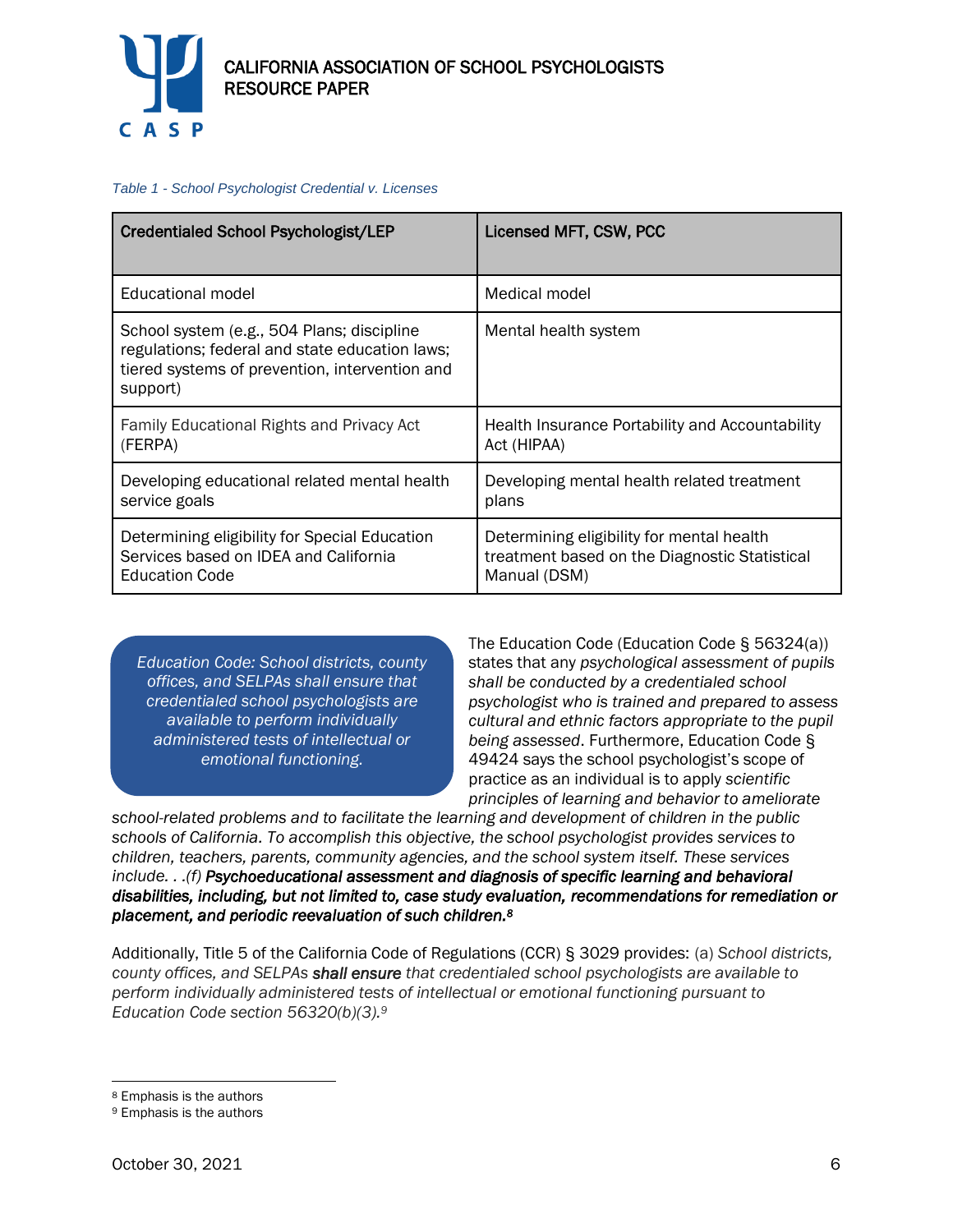

Education Code § 49422(e) provides further clarity on who is qualified to complete ERMHS assessments.

...*no person who is an employee of a school district shall administer psychological tests or engage in other psychological activities involving the application of psychological principles, methods, or procedures unless at least one of the following applies: The person holds a valid and current credential as a school psychologist issued by the Commission on Teacher Credentialing or is a psychological assistant or school psychology intern performing the testing or activities under the supervision of a person who holds a credential in school psychology.* 

Additionally, other professionals that may provide ERMHS assessments are private practice individuals who are LEPs. The Board of Behavioral Sciences (BBS) lists the scope of practice for LEPs to include assessing the needs of children and providing intervention services. Explicitly, the BBS standards state LEPs are qualified to perform *educational evaluations, diagnose psychological disorders related to the academic learning process, administration and interpretation of diagnostic tests related to academic learning processes including tests of academic ability, learning patterns, achievement, motivation, and personality factors, and conduct psychoeducational assessments for the purpose of identifying special needs.<sup>10</sup>* While other individuals holding licenses with the BBS have been contracted by some LEAs to conduct and provide ERMHS assessments, only LEPs are clearly authorized within their scope of practice to conduct psychoeducational assessments for the purposes of identifying special needs.

In addition to the Education Code, Title 5 regulations, and the BBS guidelines, some limited case law is now available to clarify the issue of who is qualified to conduct an ERMHS assessment. While decisions of the Office of Administrative Hearings (OAH) are not binding law they provide guidance on how the laws surrounding ERMHS assessments are viewed in a legal context.

*Office of Administrative Hearings (OAH): School districts are mandated to utilize the services of a credentialed school psychologist to conduct any psychological assessment of pupils.*

Two specific findings by the OAH address the question of qualifications for an ERMHS assessment. In *Anaheim City School District* (OAH 6-14-10) No. 2010010357, the administrative law judge found that a psychoeducational assessment completed by a clinical psychologist who was also a licensed speech language pathologist was not valid

because she was not a credentialed school psychologist. The law judge determined that *school districts are mandated to utilize the services of a credentialed school psychologist to conduct any psychological assessment of pupils.* Individual tests of intellectual or emotional functioning must be administered by credentialed school psychologists. Therefore, the district failed to meet the legal requirement of providing a credentialed school psychologist, and the LEA was required to pay for the parent's Independent Educational Evaluation (IEE).

Additionally, in *Orinda Union School District* (OAH 10-5-17) No. 2017060787, a school psychologist assessed a student and determined that student did not qualify for ERMHS. However, the student's parents filed a due process complaint requesting an IEE arguing that the school psychologist was not qualified to complete an ERMHS assessment. The administrative law judge upheld the

<sup>10</sup> Business & Professions Code §4989.14(a); Emphasis is the authors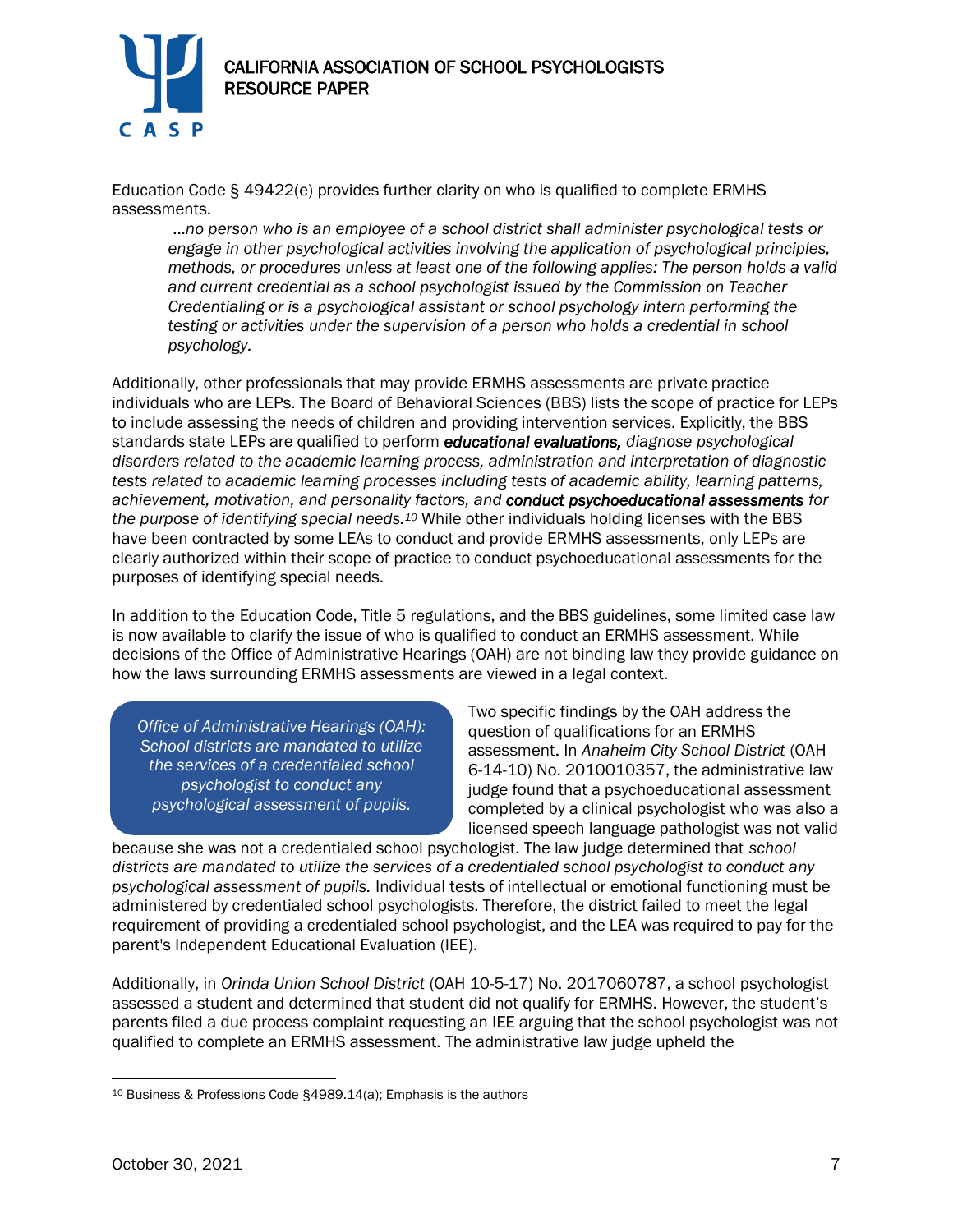

appropriateness of an ERMHS assessment that was completed by a credentialed school psychologist and, therefore, denied the parents' request for an ERMHS IEE at public expense.

Lastly, the Federal District Court in *D.O. v. Escondido Union School District* (S.D.Cal. 2018) 2018 WL 6653271, while not directly analyzing the qualification required to conduct an ERMHS assessment, defines an ERMHS assessment as an educationally related mental health services assessment, conducted by a school psychologist, to examine a child's social, emotional, and behavioral functioning.

In summary, according to the California Education Code and OAH, none of the professionals licensed by the BBS (except LEPs) are authorized within their scope of practice to conduct psychoeducational evaluations to identify special needs. Therefore, it is clear that the only school-based mental health professional qualified to conduct a psychoeducational evaluation to identify the need for mental health services are those that possess a school psychologist credential.<sup>11</sup>

# V. ERMHS and School Psychologists' Scope of Practice

Question: Is providing Educationally Related Mental Health Services (ERMHS) within a school psychologist's scope of practice?

## What are Individualized Educational Plan (IEP) Driven Mental Health services?

Mental health services should be offered throughout the LEA's general education program of tiered level of support/MTSS, which may be accessed by general education and special education students. However, an IEP team may determine, based on a psychoeducational evaluation/ERMHS evaluation, that a student requires mental health services to receive educational benefit. In such an instance, counseling, as a DIS, may be written in the IEP document. The counter may also be true. A special education student may not require counseling to receive a FAPE, so DIS counseling would not be written into the IEP, but the student could still receive counseling as a general education intervention.

#### ERMHS defined

The California Department of Education (CDE) defines ERMHS as a related service under IDEA that may include:

- Counseling Services (34 CFR 300.34 $(c)(2)$  and California EC 56363 $(b)(9)$
- Parent counseling and training  $(34 \text{ CFR } 300.34 \text{ (c)} \cdot (8)$  and California EC 56363(b) $(11)$
- Psychological services (34 CFR 300.34(c)(10) and California EC 56363(b)(10)
- Social work services in schools  $(34$  CFR  $300.34(c)(14)$  and California EC 56363(b) $(13)$

Assembly Bill (AB) 1651 grants LEPs the ability to supervise interns earning hours towards their license as a Marriage and Family Therapist (MFT), Clinical Social Worker (CSW) and Professional Clinical Counselor (PCC). Also, ERMHS is defined as follows:*... "educationally related mental health services" are mental health services provided to clients who have social, emotional, or behavioral issues that interfere with their educational progress. These services include all of the following:*

<sup>11</sup> Letter from Carl Corbin to Melanee Cottrill re: CASP Scope of Practice Questions, dated February 3, 2020, revised May 18, 2020.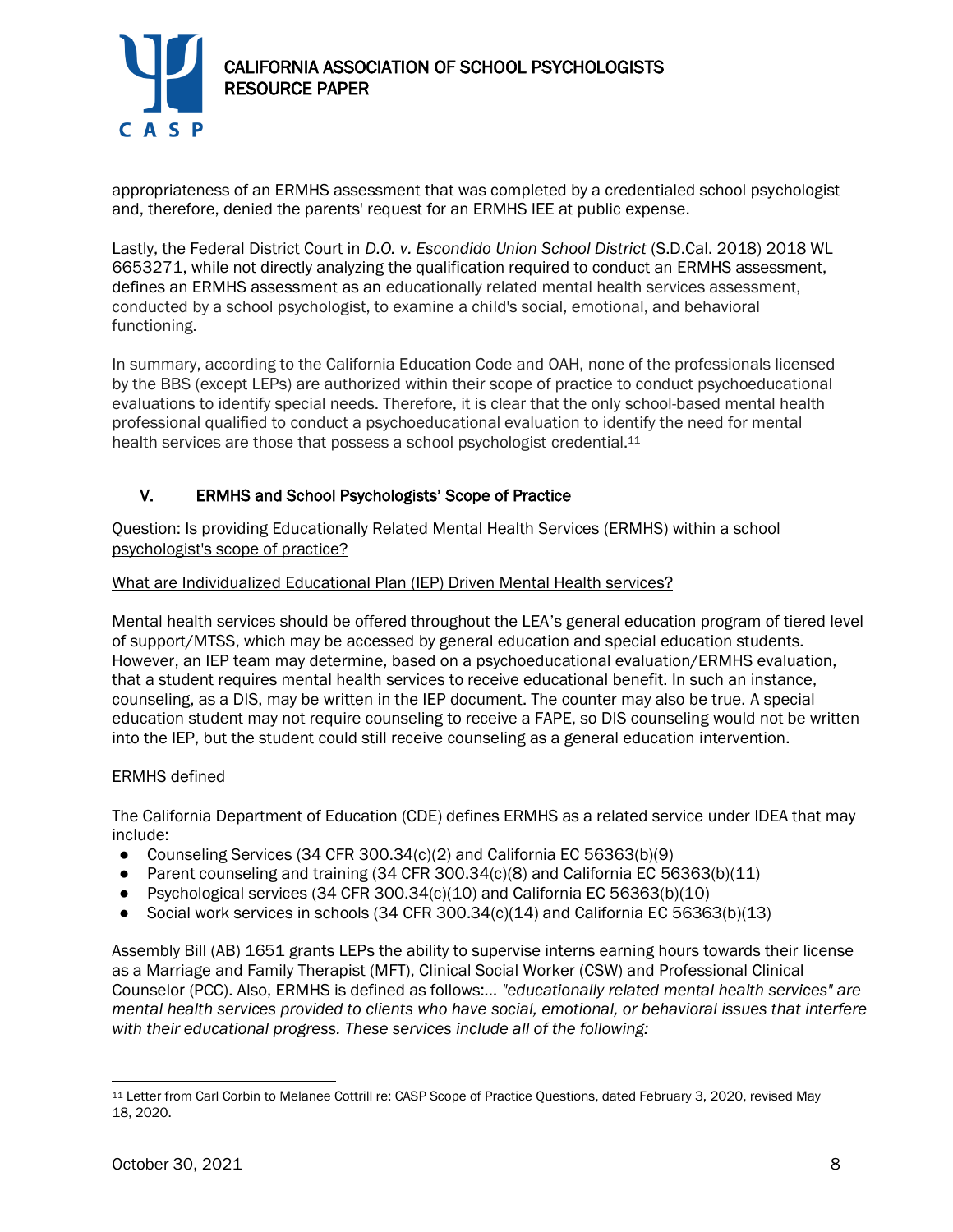

*(1) Educationally related counseling services to clients qualified for special education that are necessary to receive a free appropriate public education in the least restrictive environment pursuant to the federal requirements of Section 1412 of Title 20 of the United States Code. (2) Intensive counseling services on a continuum which may reflect an increase in frequency, duration, or staff specialization to address the client's emotional and behavioral needs.*

*(3) Counseling services provided by qualified practitioners.*

*(4) Parent counseling and training.*

*(5) Psychological services that include consulting with staff members in planning school programs to meet the client's educational needs and assisting in developing positive behavioral intervention strategies for the client.*

*(6) Social work services such as preparing a social or developmental history on a client with a disability.*

*(7) Group and individualized counseling with the client and family.*

*(8) Mobilizing school and community resources to enable the client to learn as effectively as possible in their educational program, as outlined in Section 300.34 of Title 34 of the Code of Federal Regulations.*<sup>12</sup>

School psychologists are qualified ERMHS providers due to their training, which specializes in therapeutic models, concentration in school systems, and providing services to students. In fact, for contracted community-based LMFTs, LCSWs, and LPCCs to practice in a school setting, they must be supervised by a PPS credentialed provider.<sup>13</sup>

Ethically-minded school psychologists and district administrators may ask this: Are school psychologists considered school-based mental health providers? According to the Every Student Succeeds Act (ESSA), school psychologists are school-based mental health services providers. ESSA states,

*School psychologists are school-based mental health providers who are trained to provide mental health services according to therapeutic models.*

*School-based mental health services provider. The term 'school-based mental health services provider' includes a State-licensed or State-certified school counselor, school psychologist, school social worker, or other State licensed or certified mental health professional qualified under State law to provide mental health services to children and adolescents.*<sup>14</sup>

Therefore, by definition, school psychologists are qualified, under law, to provide mental health services to children and adolescents.

According to the Commission on Teacher Credentialing, which oversees the PPS training standards, school psychologists *provide psychological counseling for individuals, groups, and families.*

The newly written standard, which takes effect in 2025, under the School Psychologist Performance Expectation 4: Behavior Interventions and Mental Health Services to Develop Social and Life Skills,

<sup>12</sup> https://leginfo.legislature.ca.gov/faces/billTextClient.xhtml?bill\_id=201920200AB1651

<sup>13</sup> https://www.cde.ca.gov/sp/se/ac/reqsecuresrvcs.asp

<sup>14</sup> *ESSA, Section 4102, definitions, of Title IV; Emphasis is the authors*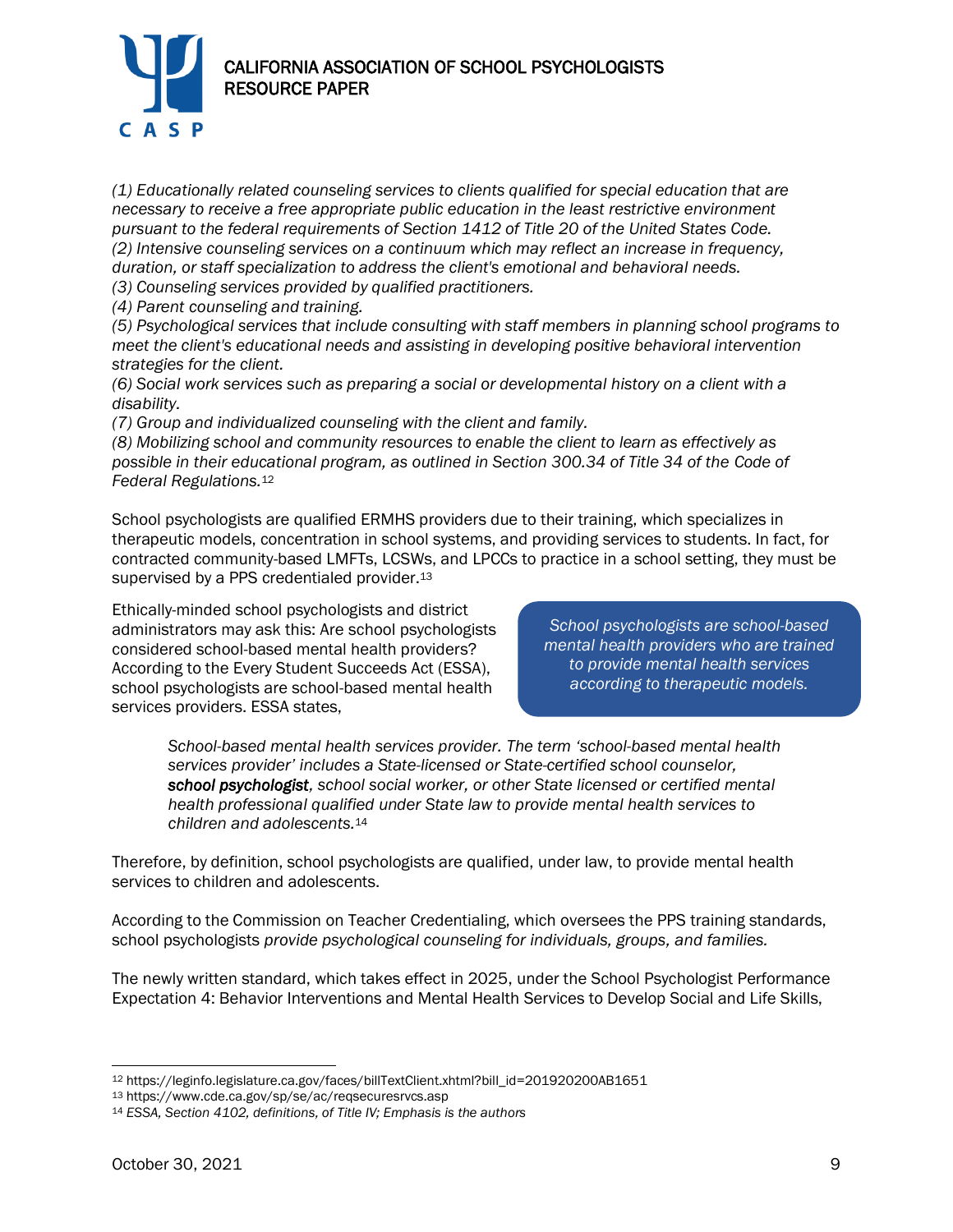

states that school psychologists *provide and evaluate counseling, behavioral and mental health services, including individual, group, classroom, and school-wide interventions*. 15

School psychologists are trained to provide MH services using therapeutic models. According to an informal survey of masters and educational specialist (Ed.S.) level Nationally Certified School Psychologist (NCSP) training programs, school psychologists are trained in therapy models:

- Cognitive Behavior Therapy (CBT)
- Dialectical Behavior Therapy (DBT)
- Solution Focused Brief Therapy (SFBT)

Within these frameworks, additional therapeutic interventions taught include:

- Mindfulness
- Motivational interviewing
- Play-based therapy
- Group process

A sample of counseling course offerings includes classes titled:

- Cognitive Behavior Therapy (EPSY 662), California State University (CSU) East Bay
- Individual and Group Counseling of Children in Schools (EPC 665), CSU Northridge
- Counseling and Psychotherapy for School Psychologists (EDS 241), CSU Sacramento
- Cultural and Community Issues in Counseling and School Psychology (SP 514), Chapman University
- Treatment of Emotional & Behavioral Disorder in Children & Adolescents (EDSP 6530), Loyola Marymount University
- Psychopathology and Wellness Promotion (EDUC 343), University of the Pacific
- Developmental Psychopathology (PSYCH 204), CSU Fresno

*School psychologists and LEPs are school-based mental health providers who specialize in school systems and specialize in mental health services with children.*

In Appendix B is a chart that summarizes the scope of practice for credentialed school psychologists, LEPs, LMFTs, LCSWs, and LPCCs. Reviewing the scopes of practice for each license/credential, only two providers specialize in children and adolescents: school psychologists and LEPs, which means their training and experience focuses on services to students and their parents.

The LMFT, LCSW, and LPCC scope of practice is broad, not school system-specific, and during fieldwork they are not required to earn counseling hours of experience working with children within a school system.<sup>16</sup> Therefore, when an LEA hires a LMFT, LCSW, or LPCC professional, the provider's training and experience may not include working within a school system and may exclude working with children.

<sup>15</sup> Commission on Teacher Credentialing (2017). *Pupil Personnel Services School Counseling, School Psychology, School Social Work, and Child Welfare and Attendance Program Standards*, pp 10.

<sup>16</sup> [https://www.bbs.ca.gov/pdf/forms/lcs/aswlog.pdf;](https://www.bbs.ca.gov/pdf/forms/lcs/aswlog.pdf) [https://www.bbs.ca.gov/pdf/forms/mft/mfwkylog\\_37a-](https://www.bbs.ca.gov/pdf/forms/mft/mfwkylog_37a-525_option1.pdf)[525\\_option1.pdf;](https://www.bbs.ca.gov/pdf/forms/mft/mfwkylog_37a-525_option1.pdf) [https://www.bbs.ca.gov/pdf/forms/lpc/lpcc\\_wkylog\\_37a-638\\_option1.pdf](https://www.bbs.ca.gov/pdf/forms/lpc/lpcc_wkylog_37a-638_option1.pdf)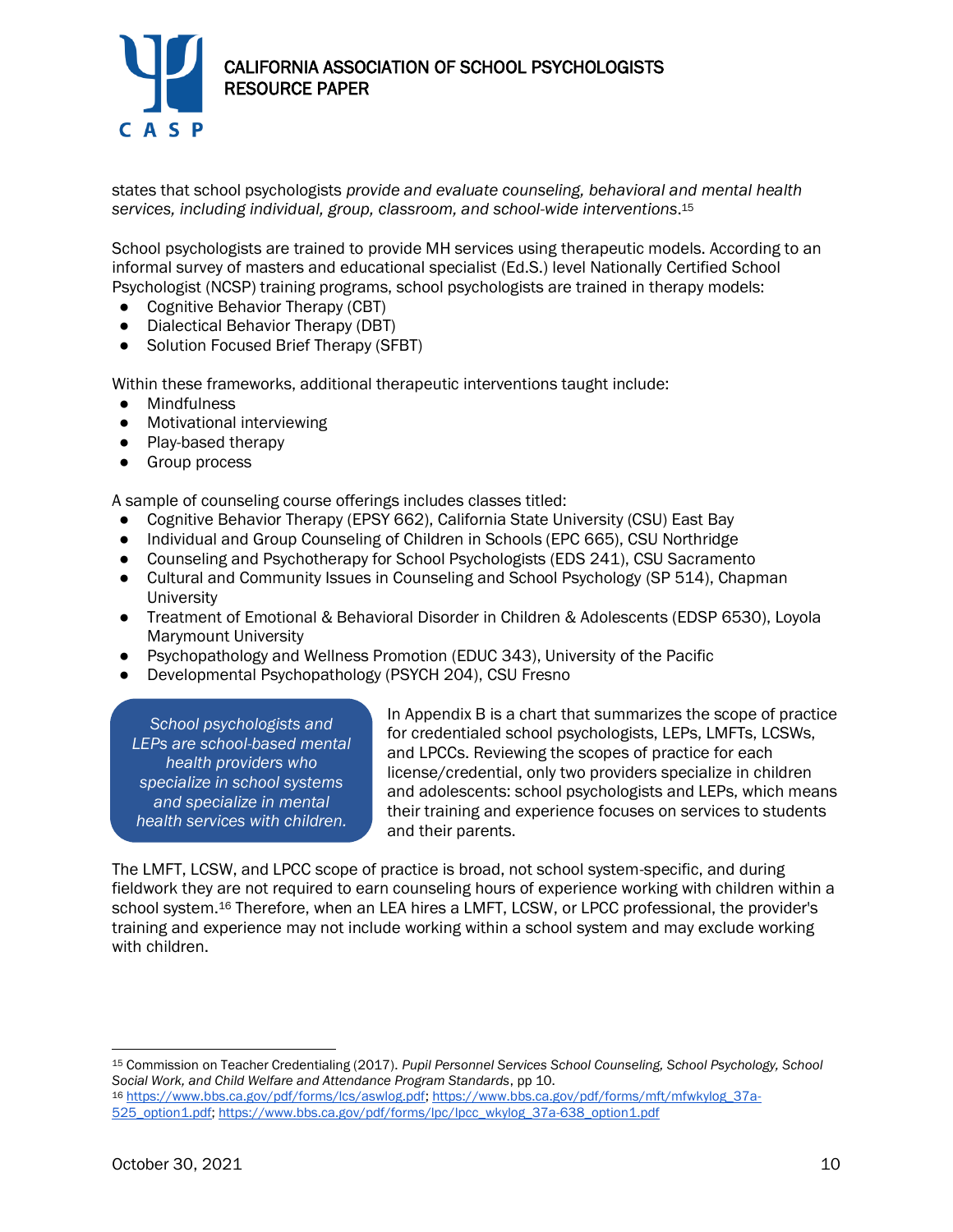

In contrast, before an LEP may apply for a license via the BBS, *applicants must complete three years of full-time experience (or the equivalent to three years of experience) working as a school psychologist.<sup>17</sup>*

For LEAs that contract with LMFTs, LCSWs, and LPPCs to provide psychological and counseling services for Medi-Cal reimbursement, the newly revised California State Plan Amendment (SPA): 15- 0021, states that licensed providers *must hold a valid Pupil Personnel Services (PPS) credential issued by the Commission on Teacher Credentialing (CTC), with the appropriate authorization for those services, or be appropriately supervised by a PPS-credential holder.<sup>18</sup>*

In an AB 114 guidance document, the CDE describes the nature of the supervision of licensed, non-PPS mental health service providers stating:

*In all cases, community-based mental health professionals must be supervised in their school-based activities by an individual possessing a Pupil Personnel Services (PPS) Credential. The term "supervised" in this context means that the PPS credential holder has oversight of the school-based activities undertaken by a community-based mental health provider for the purpose of ensuring that these services are consistent with the needs of students served and are coordinated with other student services to allow for the provision of an efficient and comprehensive Pupil Personnel Services Program.*<sup>19</sup>

In summary, non-PPS credentialed LMFTs, LCSWs, and LPCCs who are contracted community-based providers have to be supervised by an individual with a PPS credential while performing schoolbased mental health services because they do not necessarily have expertise in the public school system and are not trained in the governing legal requirements.<sup>20</sup>

# VI. ERMHS Delivery Models

Question: What specific district Educational Related Mental Health Services (ERMHS) models, delivered by school psychologists, currently exist in California?

#### Who can provide ERMHS?

In 2011, as California transitioned from AB 3632/SB 26.5 to AB 114 there was confusion by school districts regarding who could and should be responsible for providing ERMHS. Nine years later, there is little consistency between Special Educational Local Planning Areas (SELPA). There are SELPAs whose ERMHS services are provided by district-employed school psychologists or LEPs. On the other end of the spectrum, there are districts that provide ERMHS services exclusively by licensed therapists/clinicians through outside contracts. Our purpose is to clarify who is legally allowed to provide ERMHS, who is best suited, and to provide models of delivery. Because some districts have excluded school psychologists as ERMHS providers, the models presented herein are examples of PPS providers exclusively providing ERMHS.

<sup>17</sup> <https://www.bbs.ca.gov/applicants/lep.html>

<sup>18</sup>[https://www.medicaid.gov/sites/default/files/State-resource-center/Medicaid-State-Plan-](https://www.medicaid.gov/sites/default/files/State-resource-center/Medicaid-State-Plan-Amendments/Downloads/CA/CA-15-0021.pdf)[Amendments/Downloads/CA/CA-15-0021.pdf,](https://www.medicaid.gov/sites/default/files/State-resource-center/Medicaid-State-Plan-Amendments/Downloads/CA/CA-15-0021.pdf) pp 9k & 9l

<sup>19</sup> [https://www.cde.ca.gov/sp/se/ac/reqsecuresrvcs.asp;](https://www.cde.ca.gov/sp/se/ac/reqsecuresrvcs.asp) Emphasis is the authors

<sup>20</sup> California Department of Education. (2018). A Guide to Increase Mental Health Services for Students.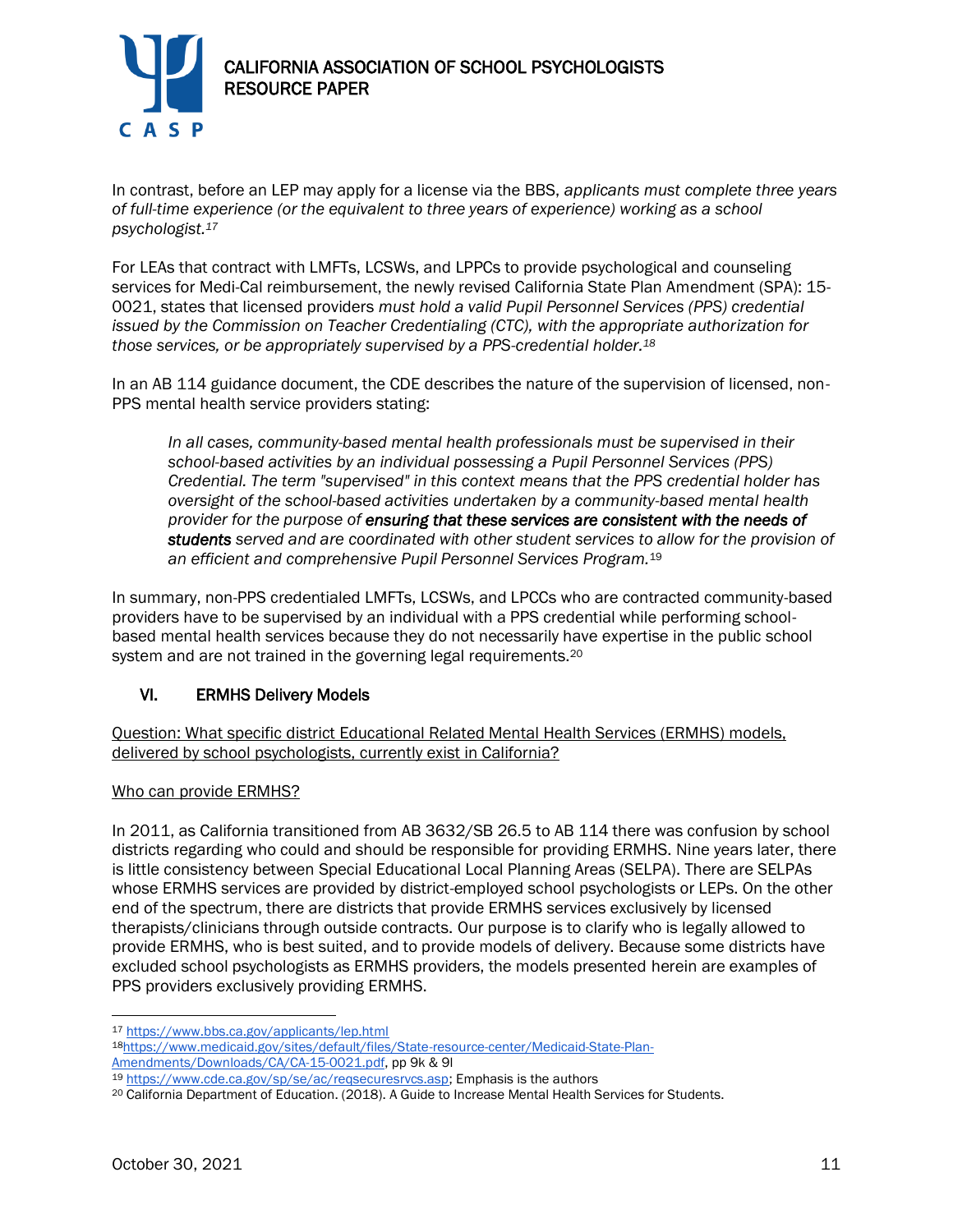

In the State of California, ERMHS falls under the umbrella of counseling and guidance within the Education Code. Specifically, Code 5 CCR § 3051.9 states *counseling and guidance services may be provided to an individual with exceptional needs who requires additional counseling and guidance services to supplement the regular guidance and counseling program*. Furthermore, the Education Code clearly identifies which individual licenses or credentials are valid for providing ERMHS:

- *(1) license as a Marriage and Family Therapist or Marriage and Family Therapist Registered Intern who is under the supervision of a Licensed Marriage and Family Therapist, a Licensed Clinical Social Worker, a Licensed Professional Clinical Counselor, a Licensed Psychologist, or a Physician who is certified in psychiatry by the Medical Board of California, the Board of Behavioral Sciences, or the Board of Psychology, within the Department of Consumer Affairs.*
- *(2) license as a Clinical Social Worker, or Associate Clinical Social Worker who is under the supervision of either a Licensed Clinical Social Worker or a licensed Mental Health Professional by the Board of Behavioral Sciences, within the Department of Consumer Affairs; or*
- *(3) license as an Educational Psychologist issued by a licensing agency within the Department of Consumer Affairs; or*
- *(4) license in psychology, or who are working under supervision of a licensed psychologist, both regulated by the Board of Psychology, within the Department of Consumer Affairs; or*
- *(5) Pupil Personnel Services Credential, which authorizes school counseling or school psychology.*
- *(6) license as a Licensed Professional Clinical Counselor, or a Professional Clinical Counselor Registered Intern who is under the supervision of a Licensed Professional Clinical Counselor, a Licensed Marriage and Family Therapist, a Licensed Clinical Social Worker, a Licensed Clinical Psychologist, or a Physician who is certified in psychiatry by the American Board of Psychiatry and Neurology.<sup>21</sup>*

Note, number five clearly states that any individual in California that possesses a PPS credential in school psychology is deemed legally qualified to provide ERMHS.

Despite confusion regarding the ability of school psychologists to provide ERMHS, many school districts have built ERMHS programs around the skills of school psychologists. In Appendix C, you will find descriptions of two different ERMHS programs in two different districts.

The highlighted district's ERMHS programs are staffed exclusively with PPS credentialed providers because of their unique knowledge in school systems, behavior, research, and law (e.g., special education law, Education Code), special education assessment, and mental health therapeutic models. These skills are critical for overseeing and providing ERMHS and school-based mental health programs.

<sup>21</sup> Code 5 CCR § 3051.9(c): Emphasis is the authors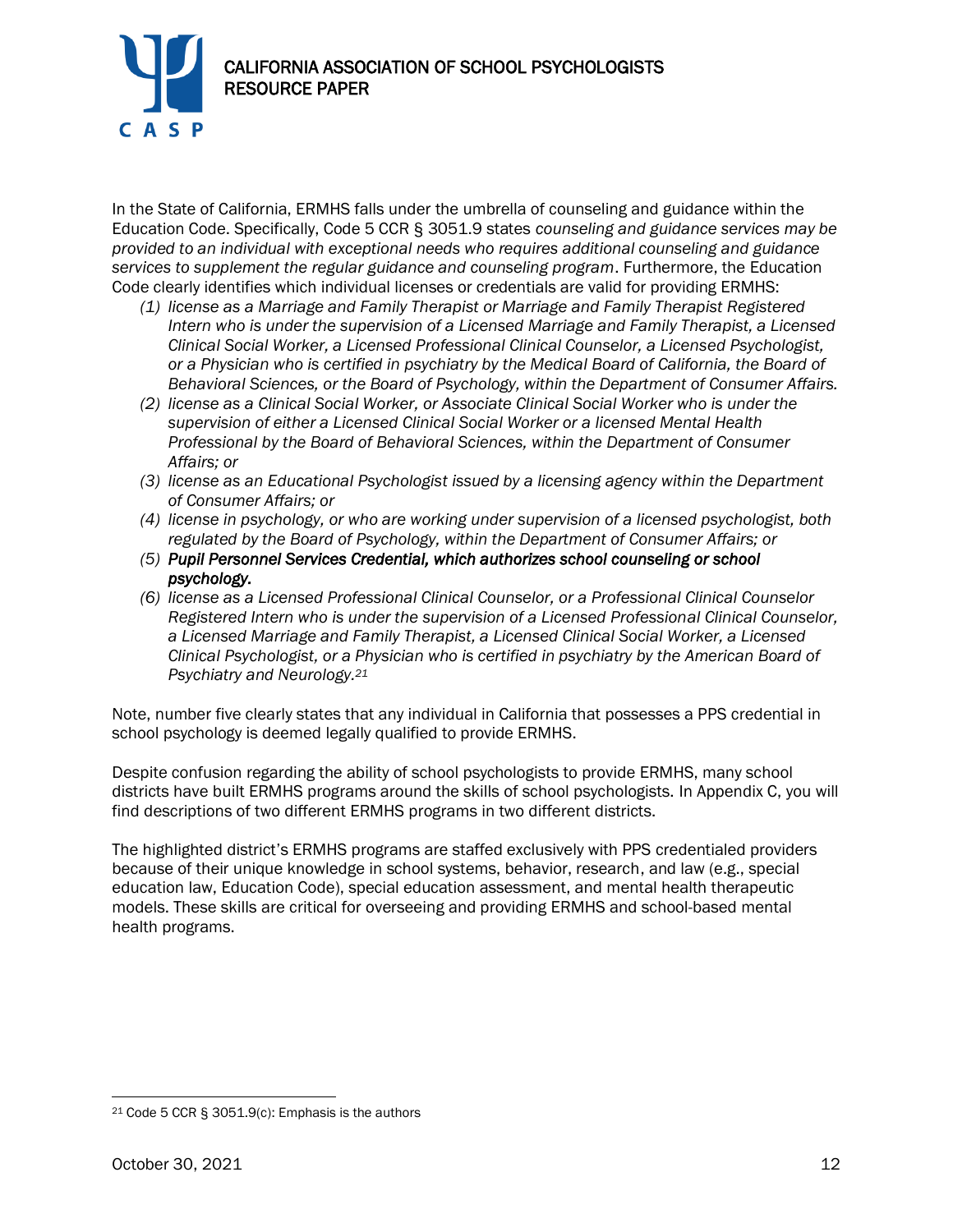

# VII. Resources for Counseling Skills

Question: What resources are available to increase counseling skills?

*Continuing Professional Development is required to maintain Nationally Certified School Psychologist status.*

School psychologists who hold the Nationally Certified School Psychologist (NCSP) certification must complete a minimum of 75 hours of continuing professional development (CPD) activities within 36 months of renewal and maintain documentation of activities. At least 10 of the

75 CPD hours must come from a National Association of School Psychologist (NASP) or American Psychiatric Association (APA)-approved provider. NCSPs must also accrue 3 hours of CPD regarding ethical practice and/or the legal regulation of school psychology, which may be met with any appropriate CPD activity category.<sup>22</sup> All school psychologists should consider creating a self-growth plan that includes enriching counseling skills. School psychologists showing evidence of having taken the [NASP Self-Assessment for School Psychologists](https://www.nasponline.org/x17843.xml) and completing the [NASP Professional](https://www.nasponline.org/Documents/Professional%20Development/NASP_Professional_Growth_Plan.pdf)  [Growth Plan](https://www.nasponline.org/Documents/Professional%20Development/NASP_Professional_Growth_Plan.pdf) can receive one NASP approved CPD credit each year, for up to three (3) CPD credits per NCSP renewal cycle.<sup>23</sup>

*Continuing professional development is a credentialed school psychologist's ethical requirement.*

Although maintaining an active Pupil Personnel Services (PPS) credential does not require professional development, ethics require school psychologists to commit to positive ethics that strive for excellence, not minimal obligations. According to the California Association of School Psychologist (CASP) Ethics Code, school

psychologists engage in continuing professional development to support the welfare of populations served. They remain current regarding developments in research, training, and professional practices that benefit children, families, and schools. They also understand that professional skill development beyond that of the novice practitioner requires well-planned continuing professional development and supervision.<sup>24</sup>

#### Maintaining proficient mental health skills

Having the scope of practice to provide mental health services, in theory, does not mean one can provide these services proficiently without CPD.<sup>25</sup> Choosing professional development is essential to professional competence and reduced liability. It is crucial for school districts to support school psychologists' involvement in local professional development opportunities (local CASP affiliates are a great option), attending CASP and/or NASP conferences, and taking part in online CASP and NASP offered CPD courses. These professional organizations are continually publishing content related to mental health; therefore, it is also recommended to join these organizations.

<sup>22</sup> <https://www.nasponline.org/standards-and-certification/national-certification/ncsp-renewal>

<sup>23</sup> <https://www.nasponline.org/standards-and-certification/national-certification/ncsp-renewal/cpd-guidelines>

<sup>24</sup> Makena, K., School Psychologist Code of Ethics (2020) CASP, p. 4-5.

<sup>25</sup> Beam, E, Brady, J., Sopp, T.J., School Psychologists are the Best Equipped to Deliver Mental Health Services in the Schools. CASP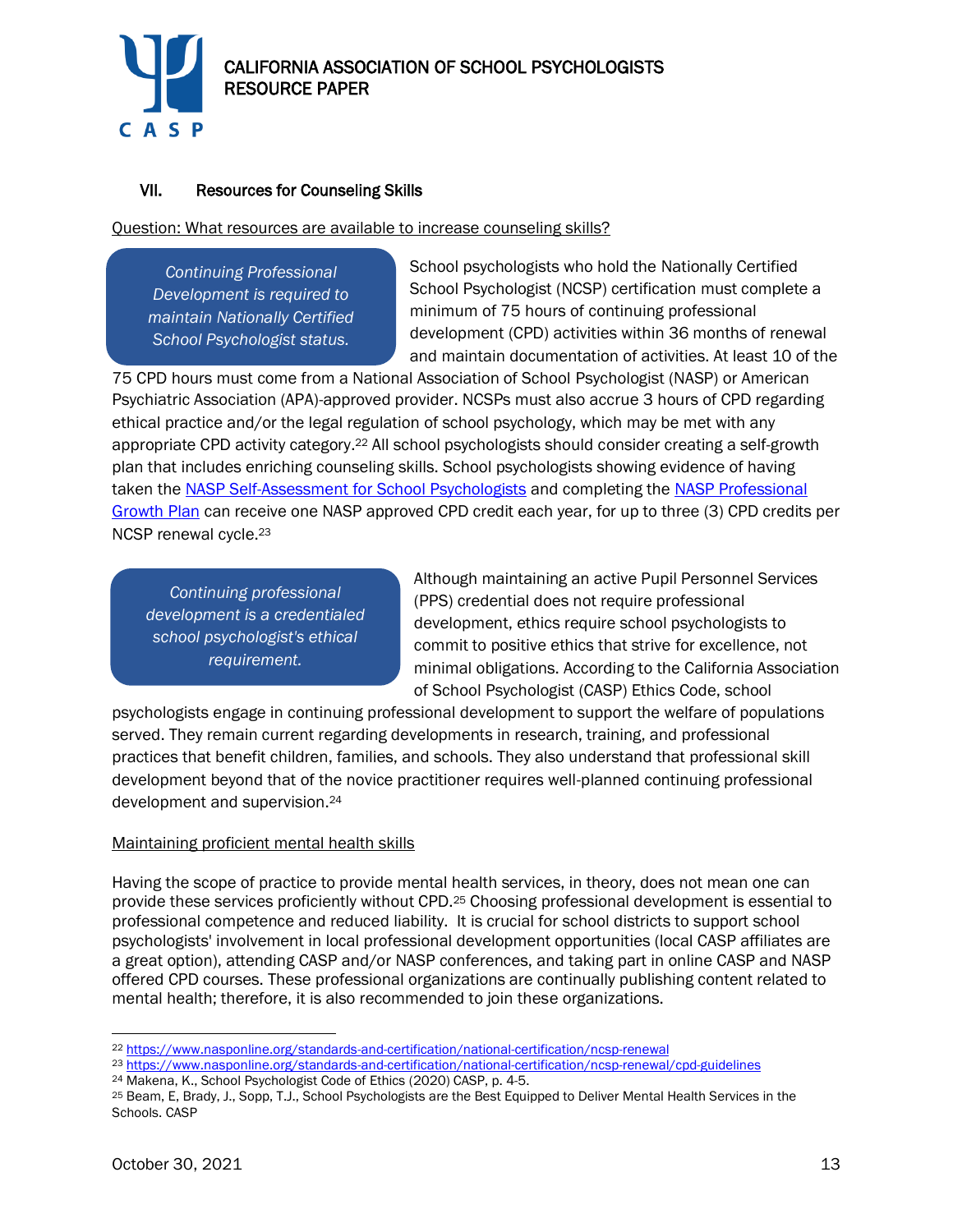

#### Seeking case consultation

Every mental health provider experiences a client in a counseling relationship that proves challenging. Regarding scope of competence, the CASP Ethics Code states: *School psychologists engage in confidential case consultation when needed (p.4).*

Meeting and consulting with fellow school psychologists can be a great benefit of attending local training and CASP/NASP conferences. Local CASP affiliates provide an opportunity to meet others in the field that may assist with case consultation, which may be especially helpful for those that work in small school districts without many colleagues. In addition, it may be beneficial for school psychologists to advocate for the time to meet with their colleagues within their district to review cases.

# VIII. Professional Development Resources

Below is a list of opportunities to enhance skills in therapeutic models. These resources are intended to serve as a starting point.

| Topic/Therapeutic model                                                                                                                                                                                                                  | Website                                                                                                                                                                           |
|------------------------------------------------------------------------------------------------------------------------------------------------------------------------------------------------------------------------------------------|-----------------------------------------------------------------------------------------------------------------------------------------------------------------------------------|
| Trauma-Focused Cognitive Behavioral Therapy<br>(TF-CBT)                                                                                                                                                                                  | tfcbt.org<br>Offers training and consultation.                                                                                                                                    |
| Dialectical Behavioral Therapy (DBT)                                                                                                                                                                                                     | http://behavioraltech.org/<br>Marsha Linehan's company offers live seminars,<br>online learning, and consultations.                                                               |
| Variety of topics and models                                                                                                                                                                                                             | https://www.pesi.com/<br>PESI continuing education offers live seminars,<br>online learning, and other educational products                                                       |
| A variety of topics and therapeutic models<br>such as Motivational Interviewing, Solution-<br>Focused Therapy, Psychopharmacology<br>(understanding what medications may or may<br>not be intended to help and possible side<br>effects) | Often these topics are available at CASP events<br>https://casponline.org/ & NASP events<br>https://www.nasponline.org/professional-<br>development/nasp-annual-convention-x38308 |
| Cognitive Behavior Therapy (TEAM Model)                                                                                                                                                                                                  | http://www.feelinggoodinstitute.com/<br>Offers live seminars, online learning, and podcasts.                                                                                      |

#### *Table 2 - Therapeutic Model Training*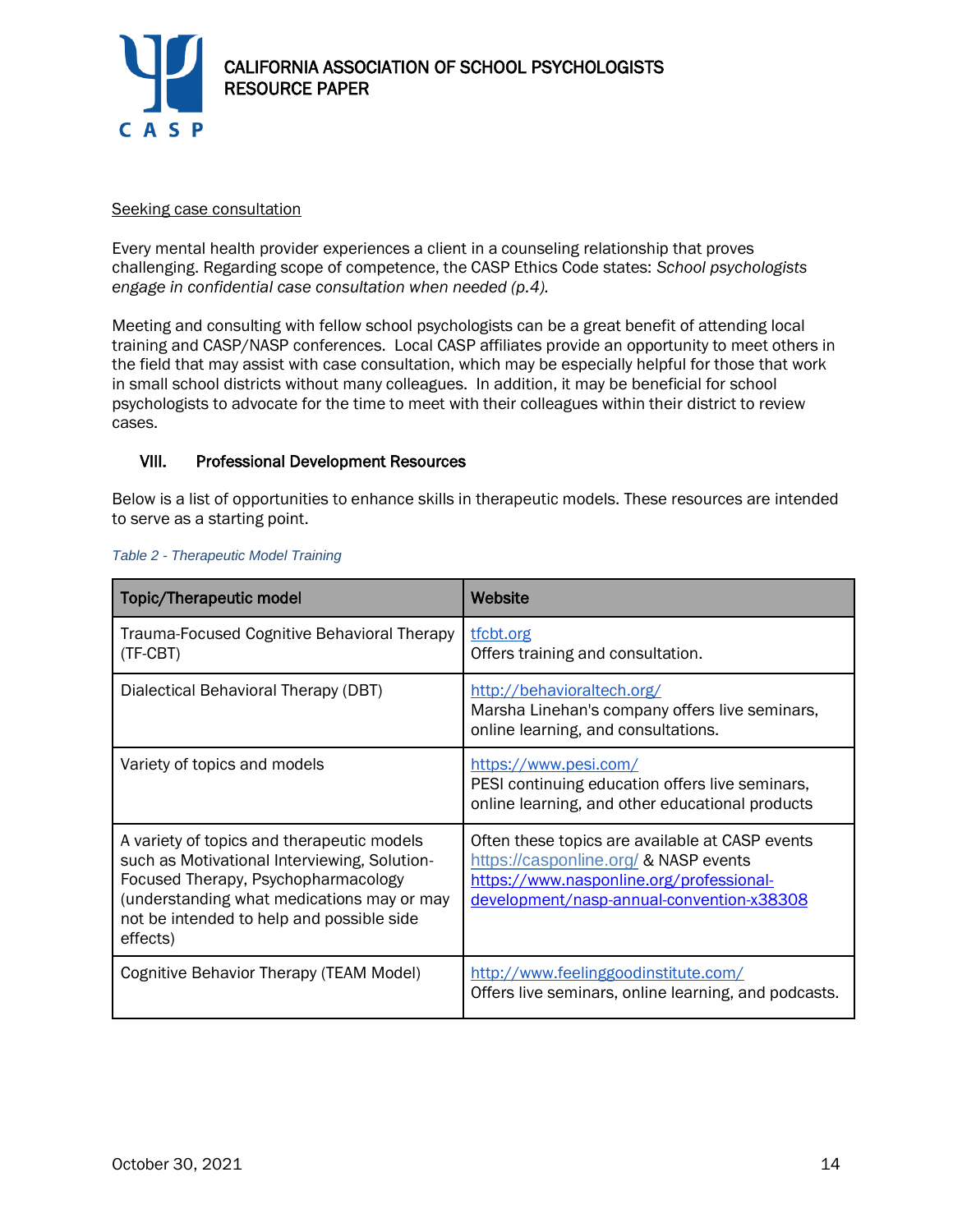

| Topic/Therapeutic model                                                                                                                                                                                  | Website                                                                                                                                                                                                                            |
|----------------------------------------------------------------------------------------------------------------------------------------------------------------------------------------------------------|------------------------------------------------------------------------------------------------------------------------------------------------------------------------------------------------------------------------------------|
| NASP approved school psychology training<br>program professors can be contracted to<br>deliver professional development on a variety<br>of topics and therapeutic models such as CBT,<br>DBT, SFBT, etc. | https://www.nasponline.org/standards-and-<br>certification/graduate-program-approval-and-<br>accreditation/program-approval/approved-<br>programs<br>Use the above website to locate a NASP approved<br>graduate program near you. |

The California Department of Education (CDE) released *Stronger Together- A Guidebook for the Safe Reopening of California's Public Schools in the current global pandemic for the coming 2020-21 school year.*<sup>26</sup> In preparation for the reopening, one of the recommendations is training in Psychological First Aid. Although this is not exclusively in the realm of ERMHS, the effect of the pandemic may result in an increase of psychological trauma. School psychologists may want to consider refreshing skills in this area.

#### *Table 3 - Psychological First Aid Training*

| <b>Model</b>                                                             | Website                                                                                                                                                                                   |
|--------------------------------------------------------------------------|-------------------------------------------------------------------------------------------------------------------------------------------------------------------------------------------|
| Psychological first aid- The National Child<br>Traumatic Network (NCTSN) | https://learn.nctsn.org/course/index.php?categoryid<br><u>=11</u><br>Offers a free 6-hour online version.                                                                                 |
| Psychological first aid-Red Cross                                        | https://www.redcross.org/take-a-<br>class/classes/psychological-first-aid%3A-supporting-<br>yourself-and-others-during-covid-<br>19/a6R3o0000014Zlg.html offers a free 3-hour<br>version. |
| PREPaRE Model, 3rd Edition-NASP                                          | https://www.nasponline.org/professional-<br>development/prepare-training-curriculum/prepare-<br>workshops                                                                                 |

Cite As

California Association of School Psychologists. (October 2021). Educationally Related Mental Health Services (ERMHS)- Advocacy, Legal & Practical Perspectives: How School Psychologists May Be Best Positioned to Provide Mental Health Services for All Students at All Tiers. Sacramento, CA.

#### Resource Paper Writing Group Members

Thomas J. Sopp, M.A., LMFT, School Psychologist, Long Beach Unified School District. CASP Chair Advocacy & Leadership Committee, CASP Past President

<sup>26</sup> https://www.cde.ca.gov/ls/he/hn/strongertogether.asp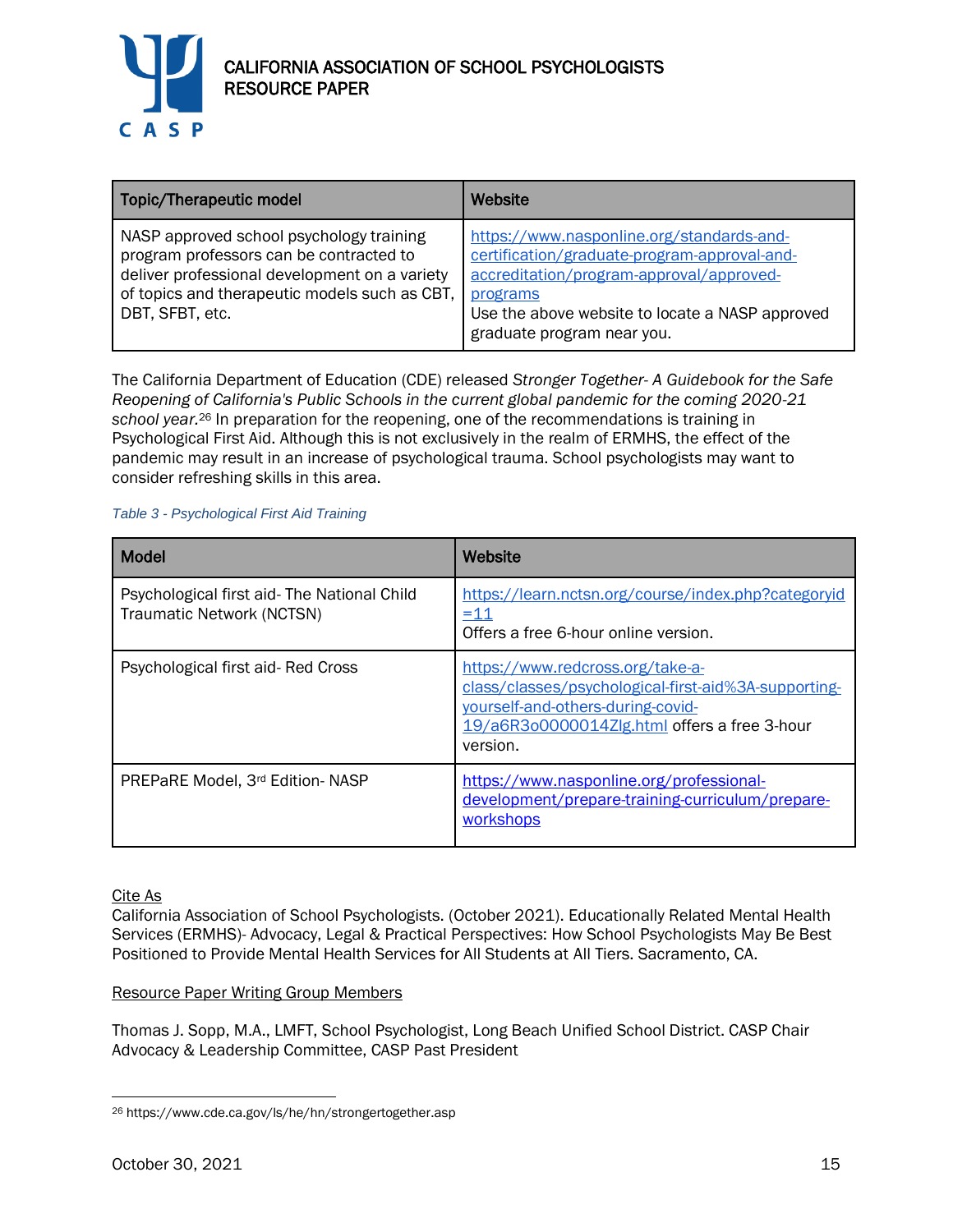

Nelarie Romo, Ed.S, M.A. Ed., LEP, NCSP, Director of Student Services, Escalon Unified School District. CASP Affiliate Representative, Stanislaus County Association of School Psychologists (SCASP) Affiliate President

Armando Fernandez, M.S., LEP, Lead Psychologist, Elk Grove Unified School District, CASP Region 10 Representative, EGRASP Affiliate President

Michael Giambona, Ph.D., LEP, School Psychologist, San Ramon Valley Unified School District. CASP Region II Representative

Melissa D. Wood, M.A. Ed., M.S., SELPA Coordinator, Kern County Consortium SELPA. CASP President-Elect

The authors thank Carl D. Corbin, General Counsel, School and College Legal Services of California and Michael Hass, Ph.D., Chapman University for reviewing the resource paper.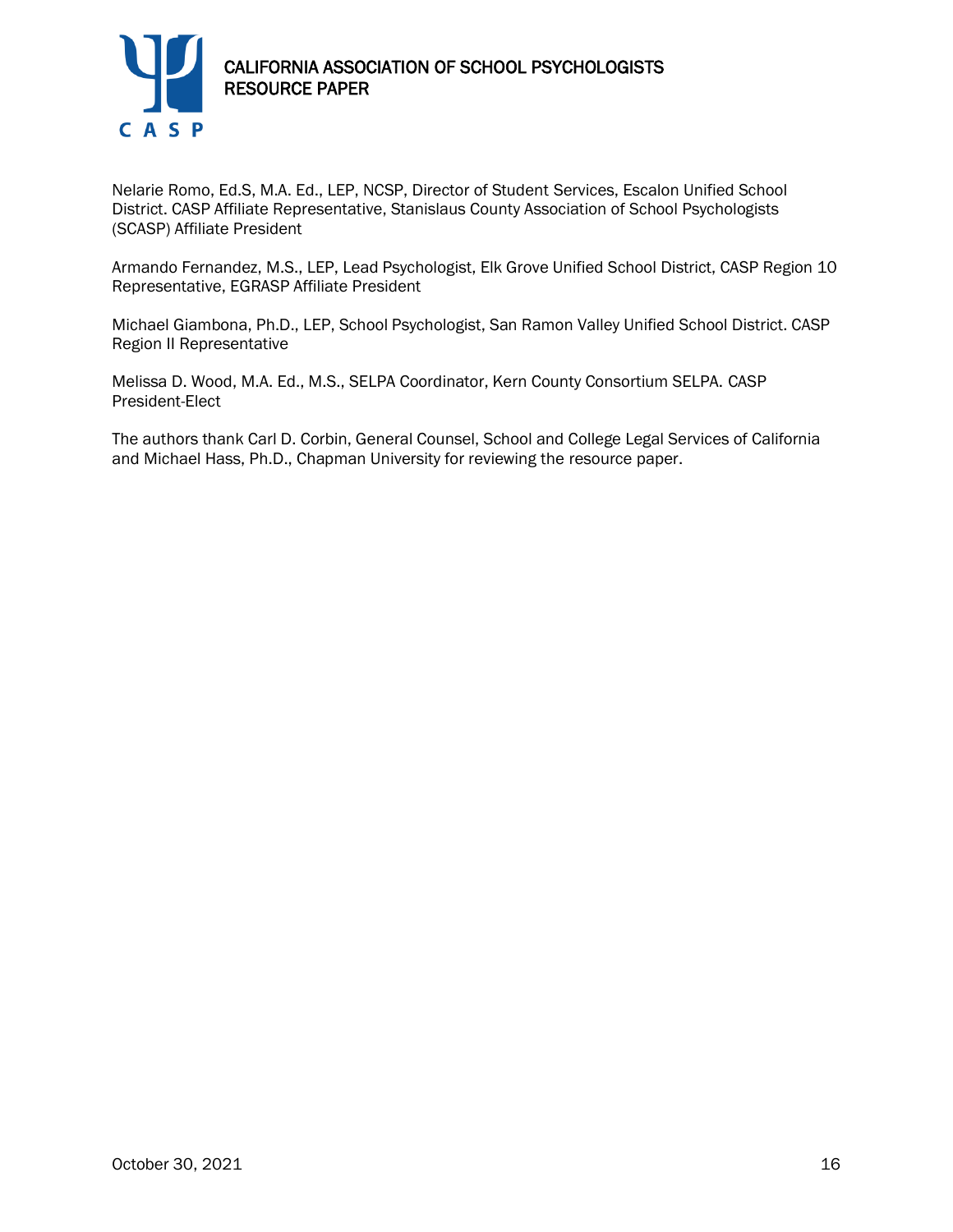

## Appendix A

School psychologists have foundational knowledge in both psychology and education, making them uniquely qualified to provide mental health services and behavioral support.

School psychology programs, with Nationally Certified School Psychology (NCSP) certification, were analyzed and categorized into the following classifications.

#### **Classifications**

- Behavior and Development courses Human development, life-span, developmental milestones, applied behavior analysis, behavior intervention plans, multiculturalism with regard to learners, PBIS.
- Assessment courses Norm referenced standardized testing measures (training of and application).
- Research and Law courses Psychoeducational reports, data-driven analysis, ed code, ethics with relation to the law or organizational code of conduct.
- School Systems courses Consultation, history and transformation of school systems, RTI, academic intervention, home-school collaboration, integration and understanding of the school system.
- Mental health promotion, therapy, and crisis response courses Mental health tiered systems of support, trauma-informed care, psychopathology, crisis response, group and individual counseling, physiological impacts inclusive of mental health.
- Unsorted/Field based courses Practicum and internship courses, fieldwork.



(Romo, N. & Sopp, T., 2020)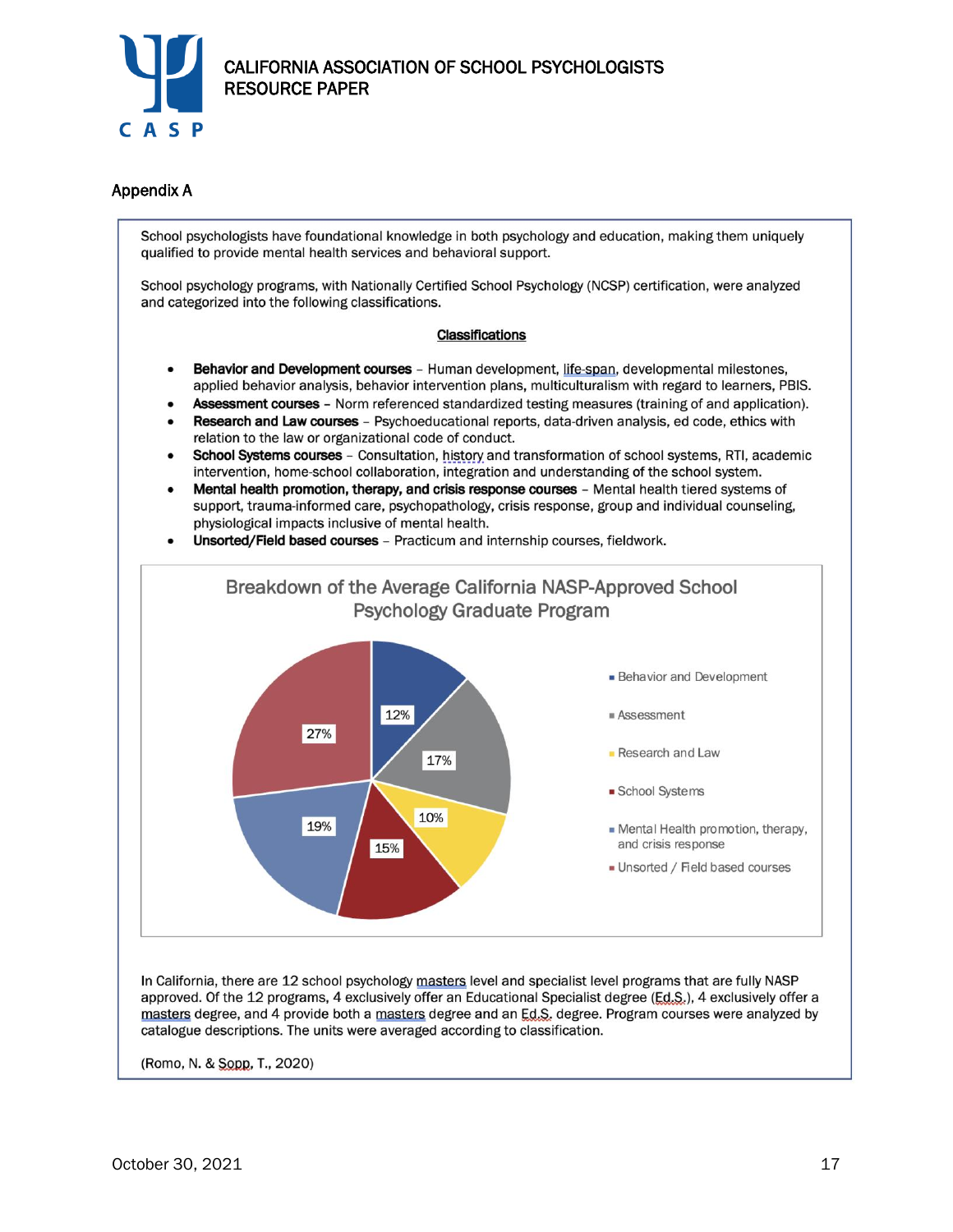

m.

## Appendix B: Comparing the Scope of Practice between LCSW, LMFT, LPCC, LEP, and credentialed school psychologists

|                                                                                                                                                                                                                                                                                                           | <b>Scope of Practice</b>                                                                                                                                                                                                                                                   |                                                                                                                                                                                                                                                                                                                                                                                                                                                                                                                                                                                 |
|-----------------------------------------------------------------------------------------------------------------------------------------------------------------------------------------------------------------------------------------------------------------------------------------------------------|----------------------------------------------------------------------------------------------------------------------------------------------------------------------------------------------------------------------------------------------------------------------------|---------------------------------------------------------------------------------------------------------------------------------------------------------------------------------------------------------------------------------------------------------------------------------------------------------------------------------------------------------------------------------------------------------------------------------------------------------------------------------------------------------------------------------------------------------------------------------|
| Provider                                                                                                                                                                                                                                                                                                  | <b>Client</b>                                                                                                                                                                                                                                                              | <b>Service</b>                                                                                                                                                                                                                                                                                                                                                                                                                                                                                                                                                                  |
| <b>LICENSED CLINICAL</b><br><b>SOCIAL WORKER</b><br>(LCSW)<br>Authorizing agency:<br><b>Board of Behavioral</b><br>Sciences (BBS)<br>Source: California<br>Business and<br><b>Professions Code</b><br>§4996.9 (Amended<br>by Stats. 2013, Ch.<br>473, Sec. 48. (SB<br>821) Effective<br>January 1, 2014). | Individuals<br>$\bullet$<br>Families<br>Groups                                                                                                                                                                                                                             | Counseling and using applied psychotherapy.<br>$\bullet$<br>Providing information and referral services.<br>$\bullet$<br>Providing or arranging for the provision of<br>social services.<br>Explaining or interpreting the psychosocial<br>aspects in the situations of individuals,<br>families, or groups.<br>Helping communities to organize, to provide,<br>or to improve social or health services.<br>Doing research related to social work; and<br>the use, application, and integration of the<br>coursework and experience required by<br>Sections 4996.2 and 4996.23. |
| <b>LICENSED MARRIAGE</b><br><b>FAMILY THERAPIST</b><br>Authorizing agency:<br><b>Board of Behavioral</b><br>Sciences (BBS)<br>Source: California<br><b>Business and</b><br>Professions Code<br>§4980.02                                                                                                   | Individuals<br>Couples<br>Groups<br>wherein interpersonal<br>relationships are<br>examined for achieving<br>more adequate,<br>satisfying, and<br>productive marriage<br>and family adjustments.<br>This practice includes<br>relationship and pre-<br>marriage counseling. | Use of applied psychotherapeutic techniques,<br>$\bullet$<br>to enable individuals to mature and grow<br>within marriage and the family, the provision<br>of explanations and interpretations of the<br>psychosexual and psychosocial aspects of<br>relationships, and the use, application, and<br>integration of the coursework and training<br>required by Sections 4980.36, 4980.37, and<br>4980.41, as applicable.                                                                                                                                                         |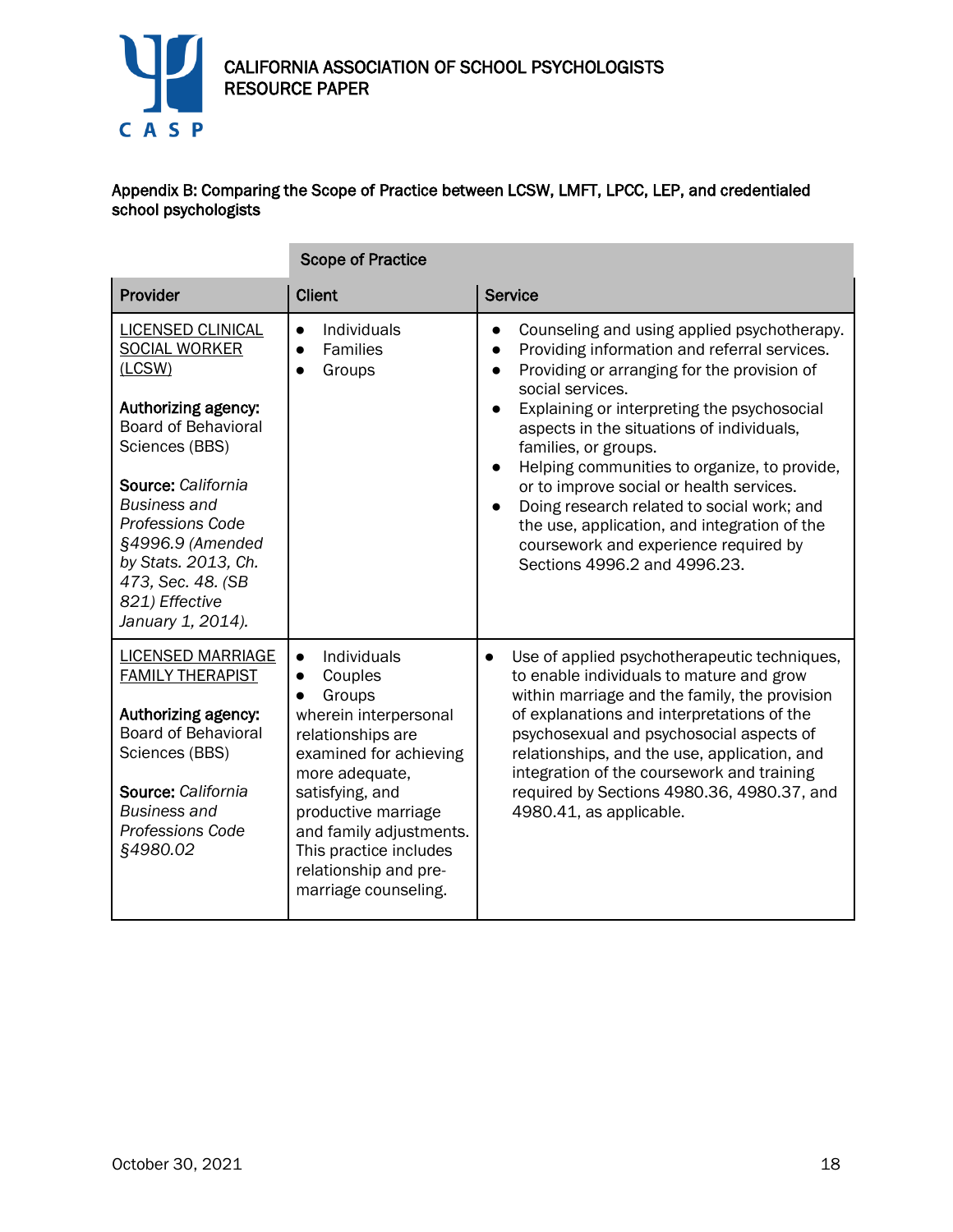

| Provider                                                                                                                                                                                                                                                                                                                    | <b>Client</b>                                                                                                                                                                                                                                                                                                                                                                                                                | <b>Service</b>                                                                                                                                                                                                                                                                                                                                                                                                                                                                                                                                                                                                                                                                                                                                                                                                                                                                                                                                                                                                                                                                                                                                                                       |  |
|-----------------------------------------------------------------------------------------------------------------------------------------------------------------------------------------------------------------------------------------------------------------------------------------------------------------------------|------------------------------------------------------------------------------------------------------------------------------------------------------------------------------------------------------------------------------------------------------------------------------------------------------------------------------------------------------------------------------------------------------------------------------|--------------------------------------------------------------------------------------------------------------------------------------------------------------------------------------------------------------------------------------------------------------------------------------------------------------------------------------------------------------------------------------------------------------------------------------------------------------------------------------------------------------------------------------------------------------------------------------------------------------------------------------------------------------------------------------------------------------------------------------------------------------------------------------------------------------------------------------------------------------------------------------------------------------------------------------------------------------------------------------------------------------------------------------------------------------------------------------------------------------------------------------------------------------------------------------|--|
| <b>LICENSED</b><br>PROFESSIONAL<br><b>CLINICAL</b><br><b>COUNSELOR</b><br>Authorizing agency:<br><b>Board of Behavioral</b><br>Sciences (BBS)<br>Source: California<br><b>Business and</b><br><b>Professions Code</b><br>§4999.20 (Amended<br>by Stats. 2013, Ch.<br>465, Sec. 1. (SB 243)<br>Effective January 1,<br>2014. | None specified                                                                                                                                                                                                                                                                                                                                                                                                               | "Professional clinical counseling" means the<br>application of counseling interventions and<br>psychotherapeutic techniques to identify and<br>remediate cognitive, mental, and emotional<br>issues, including personal growth,<br>adjustment to disability, crisis intervention,<br>and psychosocial and environmental<br>problems, and the use, application, and<br>integration of the coursework and training<br>required by Sections 4999.32 and 4999.33.<br>"Professional clinical counseling" includes<br>conducting assessments for the purpose of<br>establishing counseling goals and objectives<br>to empower individuals to deal adequately<br>with life situations, reduce stress, experience<br>growth, change behavior, and make well-<br>informed, rational decisions.<br>"Professional clinical counseling" is focused<br>exclusively on the application of counseling<br>interventions and psychotherapeutic<br>techniques for the purposes of improving<br>mental health, and is not intended to capture<br>other, nonclinical forms of counseling for the<br>purposes of licensure. For purposes of this<br>paragraph, "non-clinical" means non-mental<br>health. |  |
| <b>CREDENTIALED</b><br><b>SCHOOL</b><br><b>PSYCHOLOGIST</b><br>Authorizing agency:<br>Commission on<br><b>Teacher Credentialing</b><br>Source: California<br><b>Education Code</b><br>§49424                                                                                                                                | A school psychologist is<br>a credentialed<br>professional whose<br>primary objective is the<br>application of scientific<br>principles of learning<br>and behavior to<br>ameliorate school-<br>related problems and to<br>facilitate the learning<br>and development of<br>children in the public<br>schools of California.<br>To accomplish this<br>objective the school<br>psychologist provides<br>services to children, | Per Ed. Code, these services include:<br>Consultation with school administrators<br>concerning appropriate learning objectives<br>for children, planning of developmental and<br>remedial programs for pupils in regular and<br>special school programs, and the<br>development of educational experimentation<br>and evaluation.<br>Consultation with teachers in the<br>$\bullet$<br>development and implementation of<br>classroom methods and procedures<br>designed to facilitate pupil learning and to<br>overcome learning and behavior disorders.<br>Consultation with parents to assist in<br>$\bullet$<br>understanding the learning and adjustment<br>processes of children.                                                                                                                                                                                                                                                                                                                                                                                                                                                                                              |  |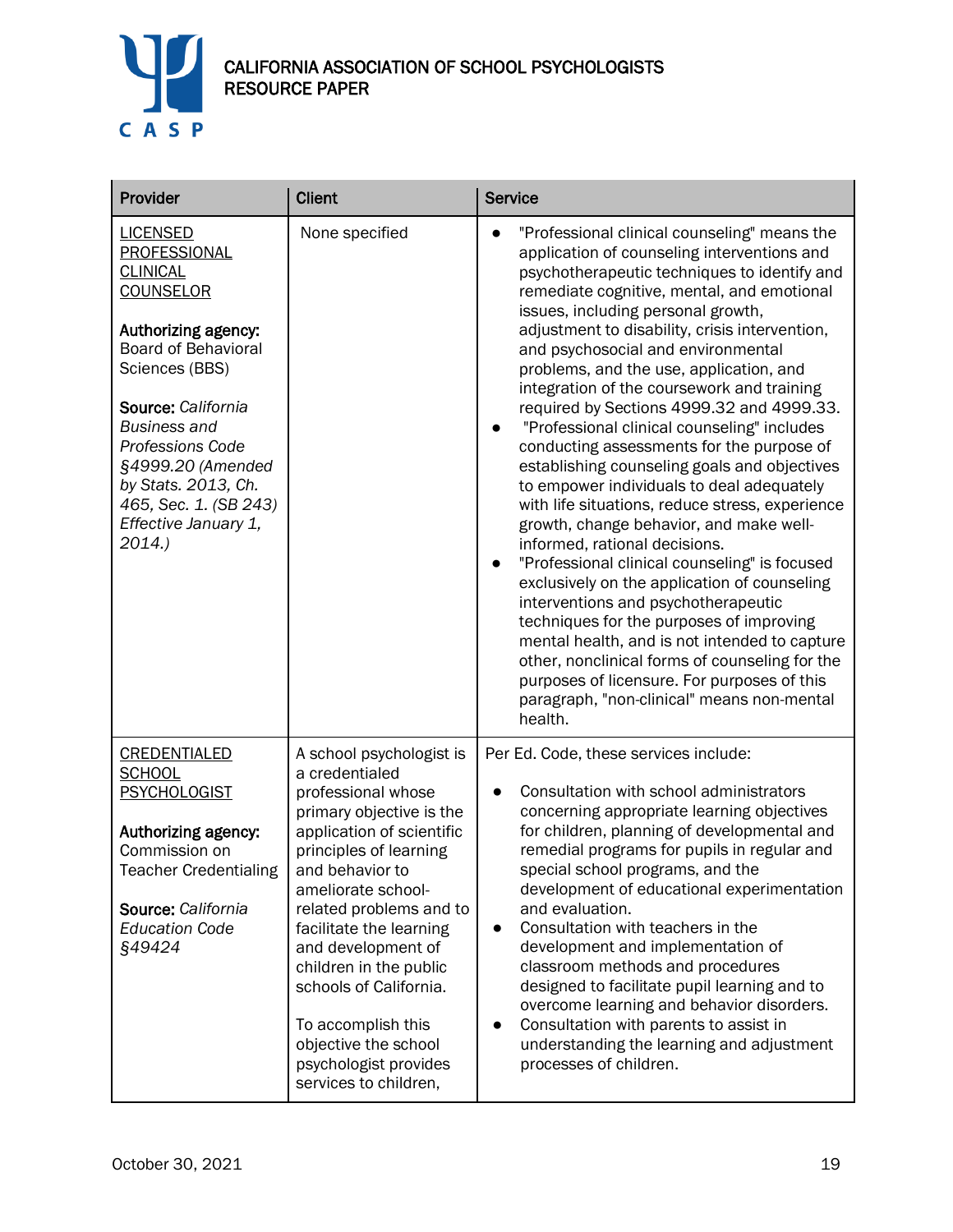

| Provider                                                                                        | <b>Client</b>                                                                                                                              | <b>Service</b>                                                                                                                                                                                                                                                                                                                                                                                                                                                                                                                                                                                                                                                          |
|-------------------------------------------------------------------------------------------------|--------------------------------------------------------------------------------------------------------------------------------------------|-------------------------------------------------------------------------------------------------------------------------------------------------------------------------------------------------------------------------------------------------------------------------------------------------------------------------------------------------------------------------------------------------------------------------------------------------------------------------------------------------------------------------------------------------------------------------------------------------------------------------------------------------------------------------|
|                                                                                                 | teachers, parents,<br>community agencies,<br>and the school system<br>itself.                                                              | Consultation with community agencies, such<br>as probation departments, mental health<br>clinics, and welfare departments, concerning<br>pupils who are being served by such<br>community agencies.<br>Consultation and supervision of pupil<br>personnel services workers.<br>Psychoeducational assessment and<br>diagnosis of specific learning and behavioral<br>disabilities, including, but not limited to, case<br>study evaluation, recommendations for<br>remediation or placement, and periodic<br>reevaluation of such children.<br>Psychological counseling of and other<br>therapeutic techniques with children and<br>parents, including parent education. |
| Source: Pupil<br><b>Personnel Services</b><br>(Handbook Revised<br>July 10, 2017, page<br>121). | Provide psychological<br>services in grades 12<br>and below, including<br>preschool, and in<br>programs organized<br>primarily for adults. | Per PPS credential:<br>Design strategies and programs to address<br>problems of adjustment.<br>Consult with other educators and parents on<br>$\bullet$<br>issues of social development, behavioral and<br>academic difficulties.<br>Conduct psychoeducational assessments for<br>purposes of identifying special needs.<br>Provide psychological counseling for<br>$\bullet$<br>individuals, groups, and families.<br>Coordinate intervention strategies for<br>$\bullet$<br>management of individual and school wide<br>crisis.                                                                                                                                       |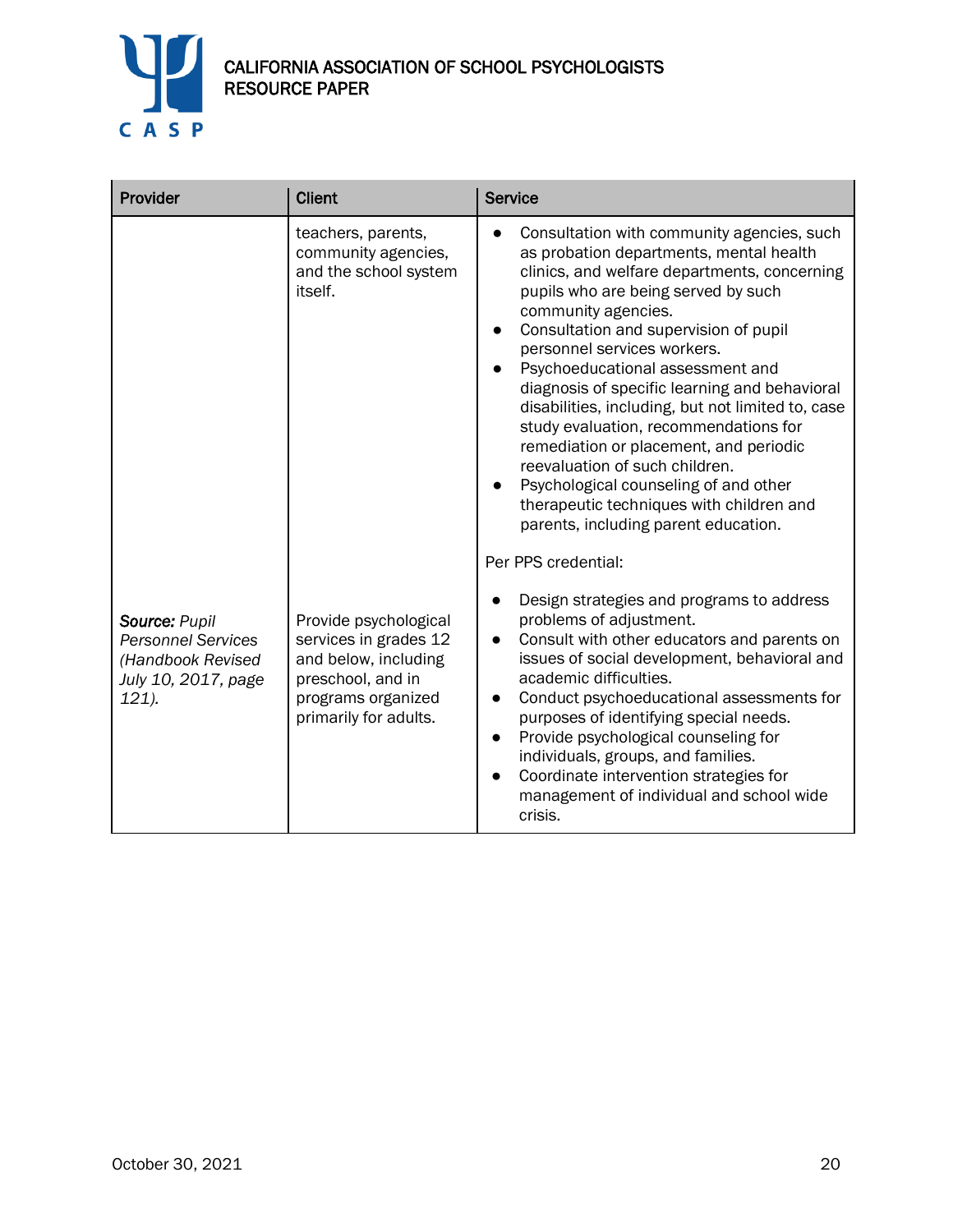

| Provider                                                                                                                                                                                                                                                                                                                | <b>Client</b>                                                                                                                                                                                                 | <b>Service</b>                                                                                                                                                                                                                                                                                                                                                                                                                                                                                                                                                                                                                                                                                                                                                                                                                                                                                                                                                                                                                               |
|-------------------------------------------------------------------------------------------------------------------------------------------------------------------------------------------------------------------------------------------------------------------------------------------------------------------------|---------------------------------------------------------------------------------------------------------------------------------------------------------------------------------------------------------------|----------------------------------------------------------------------------------------------------------------------------------------------------------------------------------------------------------------------------------------------------------------------------------------------------------------------------------------------------------------------------------------------------------------------------------------------------------------------------------------------------------------------------------------------------------------------------------------------------------------------------------------------------------------------------------------------------------------------------------------------------------------------------------------------------------------------------------------------------------------------------------------------------------------------------------------------------------------------------------------------------------------------------------------------|
| <b>LICENSED</b><br><b>EDUCATIONAL</b><br><b>PSYCHOLOGIST</b><br>Authorizing agency:<br><b>Board of Behavioral</b><br>Sciences (BBS)<br>Source: California<br>Business and<br><b>Professions Code</b><br>§4989.13-4989.70<br>(Amended by Stats.<br>2014, Ch. 316, Sec.<br>25. (SB 1466)<br>Effective January 1,<br>2015. | The practice of<br>educational psychology<br>is the performance of<br>any of the following<br>professional functions<br>pertaining to academic<br>learning processes or<br>the educational system<br>or both: | Educational evaluation.<br>$\bullet$<br>Diagnosis of psychological disorders related<br>$\bullet$<br>to academic learning processes.<br>Administration of diagnostic tests related to<br>$\bullet$<br>academic learning processes including tests<br>of academic ability, learning patterns,<br>achievement, motivation, and personality<br>factors.<br>Interpretation of diagnostic tests related to<br>academic learning processes including tests<br>of academic ability, learning patterns,<br>achievement, motivation, and personality<br>factors.<br>Providing psychological counseling for<br>individuals, groups, and families.<br>Consultation with other educators and<br>parents on issues of social development and<br>behavioral and academic difficulties.<br>Conducting psychoeducational assessments<br>for the purposes of identifying special needs.<br>Developing treatment programs and<br>strategies to address problems of adjustment.<br>Coordinating intervention strategies for<br>management of individual crises. |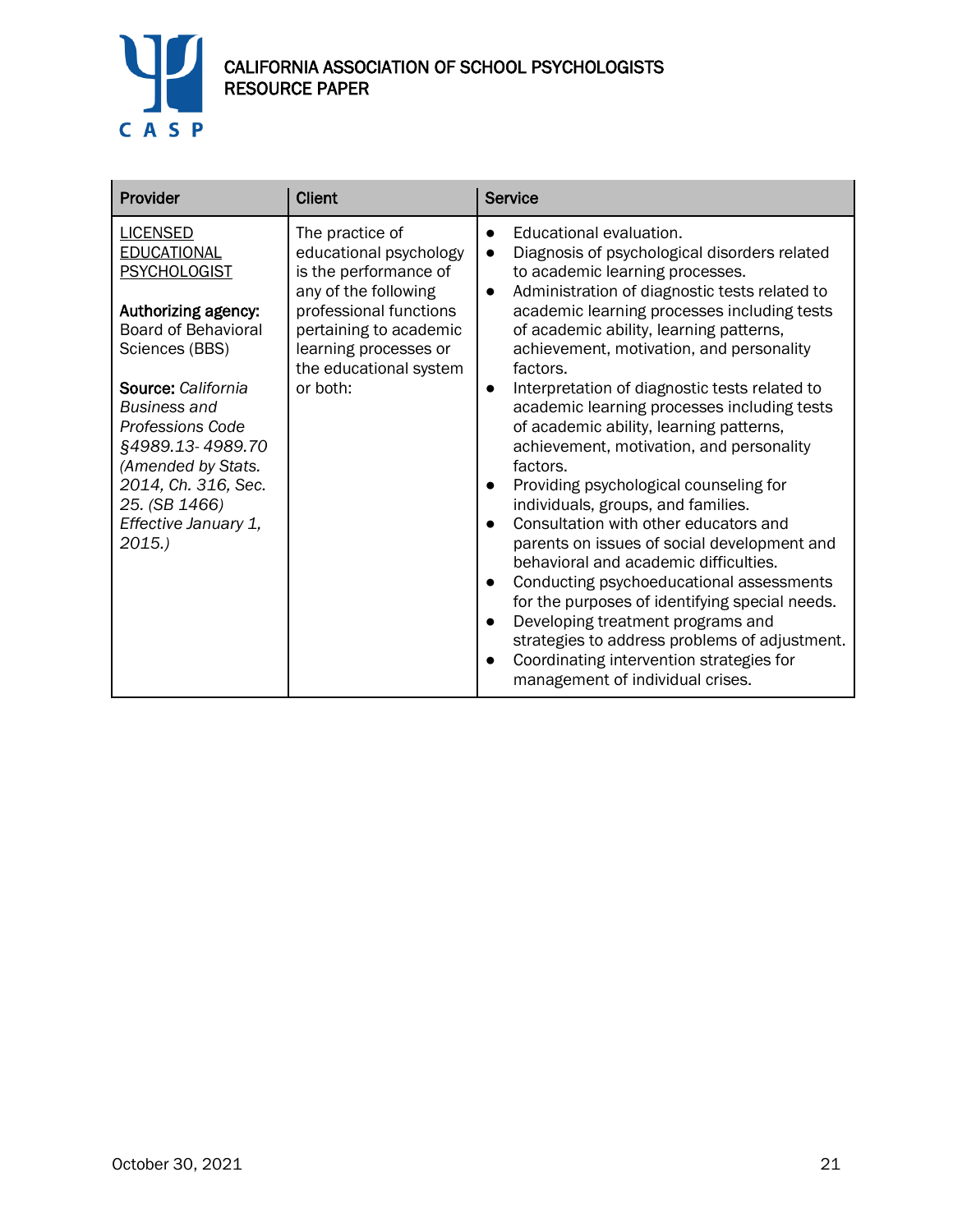

## Appendix C Model Programs: Two Tiered Mental Health service models provided by PPS ERMHS specialists

## District 1:

ERMHS Tiered Service Model

| Program:                                                                           | Provider:                                                   | <b>Services:</b>                                                                                                                                                                                                                                                                                                                                                                                                                                        |
|------------------------------------------------------------------------------------|-------------------------------------------------------------|---------------------------------------------------------------------------------------------------------------------------------------------------------------------------------------------------------------------------------------------------------------------------------------------------------------------------------------------------------------------------------------------------------------------------------------------------------|
| Level 1:<br><b>DIS Counseling</b>                                                  | School<br>psychologists                                     | Skill-based individual/group counseling (e.g., anger<br>management, social skills), 30-minute sessions per week,<br>3-month pre-referral counseling for all students that are<br>referred for ERMHS services.                                                                                                                                                                                                                                           |
|                                                                                    |                                                             | Provider responsibility: skill-based counseling, pre-referral<br>counseling for ERMHS services, and complete typical site-<br>based responsibilities of a school psychologist at their<br>assigned school sites.                                                                                                                                                                                                                                        |
| Level 2:<br>District-based<br><b>ERMHS</b>                                         | <b>ERMHS</b><br>counselors (PPS-<br>school<br>counseling or | Students receiving outpatient ERMHS are typically provided<br>30-45 minutes per week of individual counseling and 30<br>minutes per month of consultation services.                                                                                                                                                                                                                                                                                     |
|                                                                                    | school<br>psychologist)                                     | Treatment Modalities: CBT, DBT, Trauma Informed Therapy,<br>and Solution Focused Therapy.                                                                                                                                                                                                                                                                                                                                                               |
|                                                                                    |                                                             | Provider responsibility: exclusively complete ERMHS<br>assessments and provide ERMHS counseling.                                                                                                                                                                                                                                                                                                                                                        |
| Level 3:<br>SDC, site-based<br>12 students,<br>staffed with one<br>teacher and two | School<br>psychologists                                     | Students receive weekly individual counseling for 45<br>minutes in addition to at least 30 minutes of group<br>counseling weekly, in addition to crisis counseling as<br>needed.                                                                                                                                                                                                                                                                        |
| paraprofessional<br>S                                                              |                                                             | Treatment Modalities: CBT, DBT, Trauma Informed Therapy,<br>and Solution Focused Therapy.                                                                                                                                                                                                                                                                                                                                                               |
|                                                                                    |                                                             | Provider responsibility: all standard services of a site-based<br>school psychologist, including assessments (e.g., Triennial<br>Evaluations, manifestation determinations, Behavior<br>Intervention Plans), oversee the program's behavioral<br>expectations level system and reinforcers, train staff on<br>how to appropriately work with students with severe mental<br>health challenges, and provide individual, group, and crisis<br>counseling. |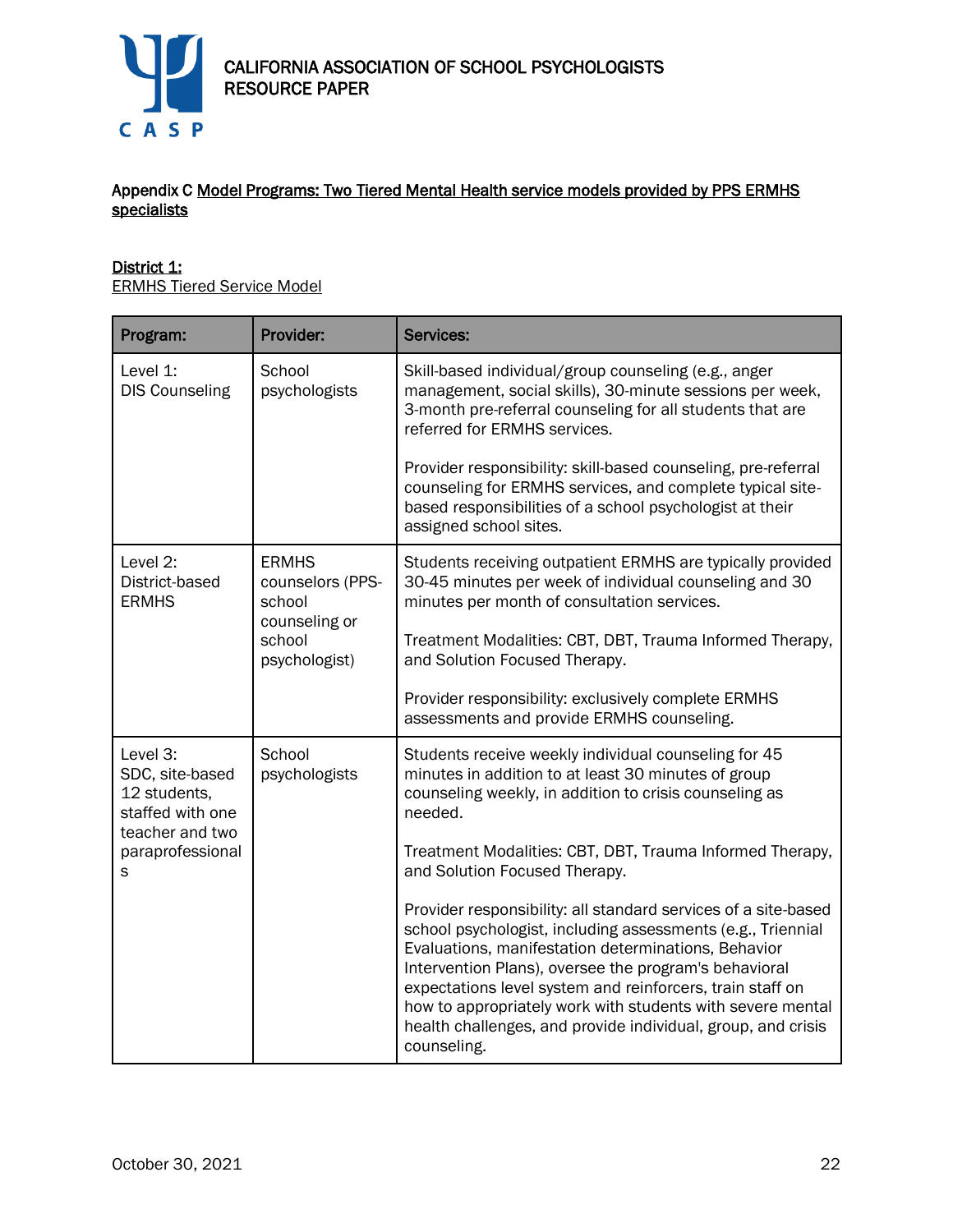

# District 2:

**Prevention Focused School-Based K- 12 ERMHS service Tiered System** 

| Program                                                                    | Provider                                                                         | <b>Services</b>                                                                                                                                                                                                                                                                                                                                                                                                                                                                                                                                                                                                                                                                                                                                                                                                                                                                                                                                                                                                                                                                                                                                                         |
|----------------------------------------------------------------------------|----------------------------------------------------------------------------------|-------------------------------------------------------------------------------------------------------------------------------------------------------------------------------------------------------------------------------------------------------------------------------------------------------------------------------------------------------------------------------------------------------------------------------------------------------------------------------------------------------------------------------------------------------------------------------------------------------------------------------------------------------------------------------------------------------------------------------------------------------------------------------------------------------------------------------------------------------------------------------------------------------------------------------------------------------------------------------------------------------------------------------------------------------------------------------------------------------------------------------------------------------------------------|
| Level 1: DIS<br>Counseling                                                 | School<br>psychologists                                                          | Skill-based individual/group counseling (e.g., anger<br>management, social skills), 30-minute sessions per<br>week, 3-month pre-referral counseling for all students<br>that are referred for ERMHS services.<br>Provider responsibility: skill-based counseling, pre-<br>referral counseling for ERMHS services, and complete<br>typical site-based responsibilities of a school<br>psychologist at their assigned school sites.                                                                                                                                                                                                                                                                                                                                                                                                                                                                                                                                                                                                                                                                                                                                       |
| Level 2:<br>Medi-Cal-Based<br><b>Mobile Mental</b><br><b>Health Clinic</b> | <b>ERMHS</b> school<br>psychologists                                             | Provide mobile mental health services at school sites<br>throughout the district with Medi-Cal eligible students:<br>Individual counseling (site-based), 30-45 minutes.<br>Wrap-around program - a family-centered process<br>$\bullet$<br>that builds a team and coordinates all members to<br>brainstorm ways to help the child and the family<br>create a more satisfying life. The intent of the<br>program is to help the family develop their own<br>network of support through their community<br>rather than develop a long-standing reliance upon<br>formal services for intervention.<br>Serves approximately 180 students per year.<br>About 1/3 of the students seen in the clinic are<br>special education students.<br>The cost of the clinic is completely funded through<br>direct billing to Medi-Cal.<br>Treatment Modalities: CBT, DBT, Trauma Informed<br>Therapy, and Solution Focused Therapy.<br>Provider responsibility: complete needs-assessments<br>with families, work with community members to help<br>bridge families to services outside of the school<br>setting, provide ERMHS counseling services, and<br>complete Medi-Cal billing. |
| Level 2:<br>Non-Medi-Cal<br>District-based<br><b>ERMHS</b>                 | <b>ERMHS</b><br>counselors (PPS-<br>school counselor<br>or school<br>psychology) | Students receiving outpatient ERMHS are typically<br>provided 45 minutes per week of individual counseling.<br>However, some students may receive individual<br>counseling twice a week for 45 minutes or weekly<br>family counseling.                                                                                                                                                                                                                                                                                                                                                                                                                                                                                                                                                                                                                                                                                                                                                                                                                                                                                                                                  |